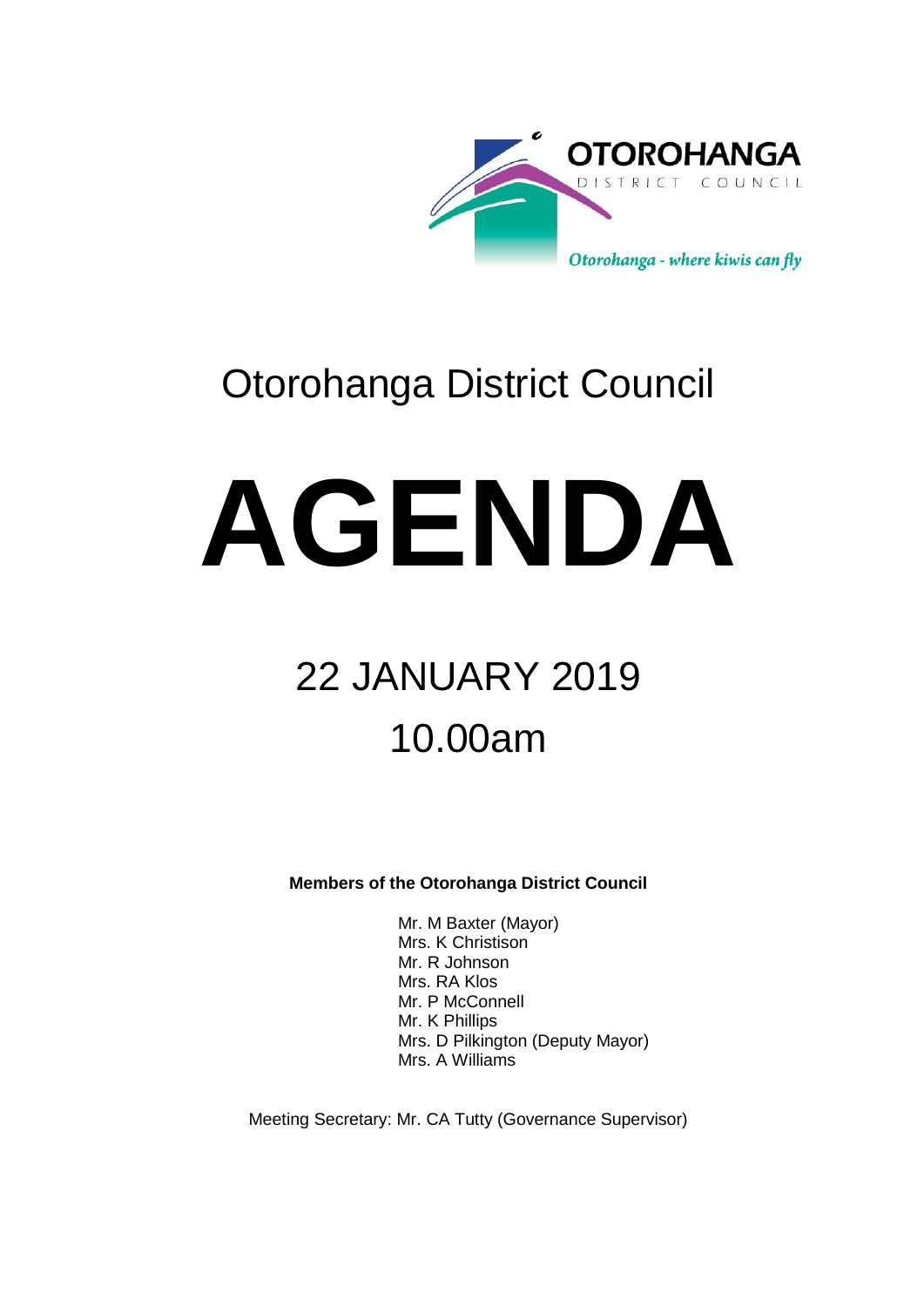#### **OTOROHANGA DISTRICT COUNCIL**

**22 January 2019**

**Notice is hereby given that an Ordinary meeting of the Otorohanga District Council will be held in the Council Chambers, 17 Maniapoto Street, Otorohanga on Tuesday 22 January 2019 commencing at 10am.** 

**15 January 2019**

**DC Clibbery CHIEF EXECUTIVE**

### **AGENDA**

**ORDER OF BUSINESS:**

**ITEM PRECIS PAGE**

**PRESENT**

**IN ATTENDANCE**

**APOLOGIES**

**OPENING PRAYER**

**PUBLIC FORUM (UP TO 30 MINUTES)**

**ITEMS TO BE CONSIDERED IN GENERAL BUSINESS**

**CONFIRMATION OF MINUTES – OTOROHANGA DISTRICT COUNCIL – 11 DECEMBER 2018 RECEIPT OF MINUTES – OTOROHANGA COMMUNITY BOARD – 6 DECEMBER 2018 RECEIPT OF MINUTES – KAWHIA COMMUNITY BOARD – 7 DECEMBER 2018 MATTERS ARISING DECLARATION OF CONFLICTS OF INTEREST**

#### **REPORTS**

| <b>ITEM 328</b> | <b>REVISION OF ROAD IMPROVEMENT STRATEGY</b>                                                          | 1  |
|-----------------|-------------------------------------------------------------------------------------------------------|----|
| <b>ITEM 329</b> | <b>APPLICATION FOR TEMPORARY ROAD CLOSURE – HAMILTON CAR CLUB –</b><br><b>NGUTUNUI HILLCLIMB 2019</b> | 10 |
| <b>ITEM 330</b> | <b>PLANNING REPORT FOR OCTOBER TO DECEMBER 2018</b>                                                   | 12 |
| <b>ITEM 331</b> | ANIMAL CONTROL OFFICERS REPORT FOR OCTOBER TO DECEMBER 2018                                           | 15 |
| <b>ITEM 332</b> | <b>BUILDING CONTROL REPORT FOR OCTOBER TO DECEMBER 2018</b>                                           | 16 |
| <b>ITEM 333</b> | ROAD NAMING OF OTEWA ROAD SUBDIVISION                                                                 | 20 |
| <b>ITEM 334</b> | ODC MATTERS REFERRED FROM 11 DECEMBER 2018                                                            | 22 |
| <b>GENERAL</b>  |                                                                                                       | 22 |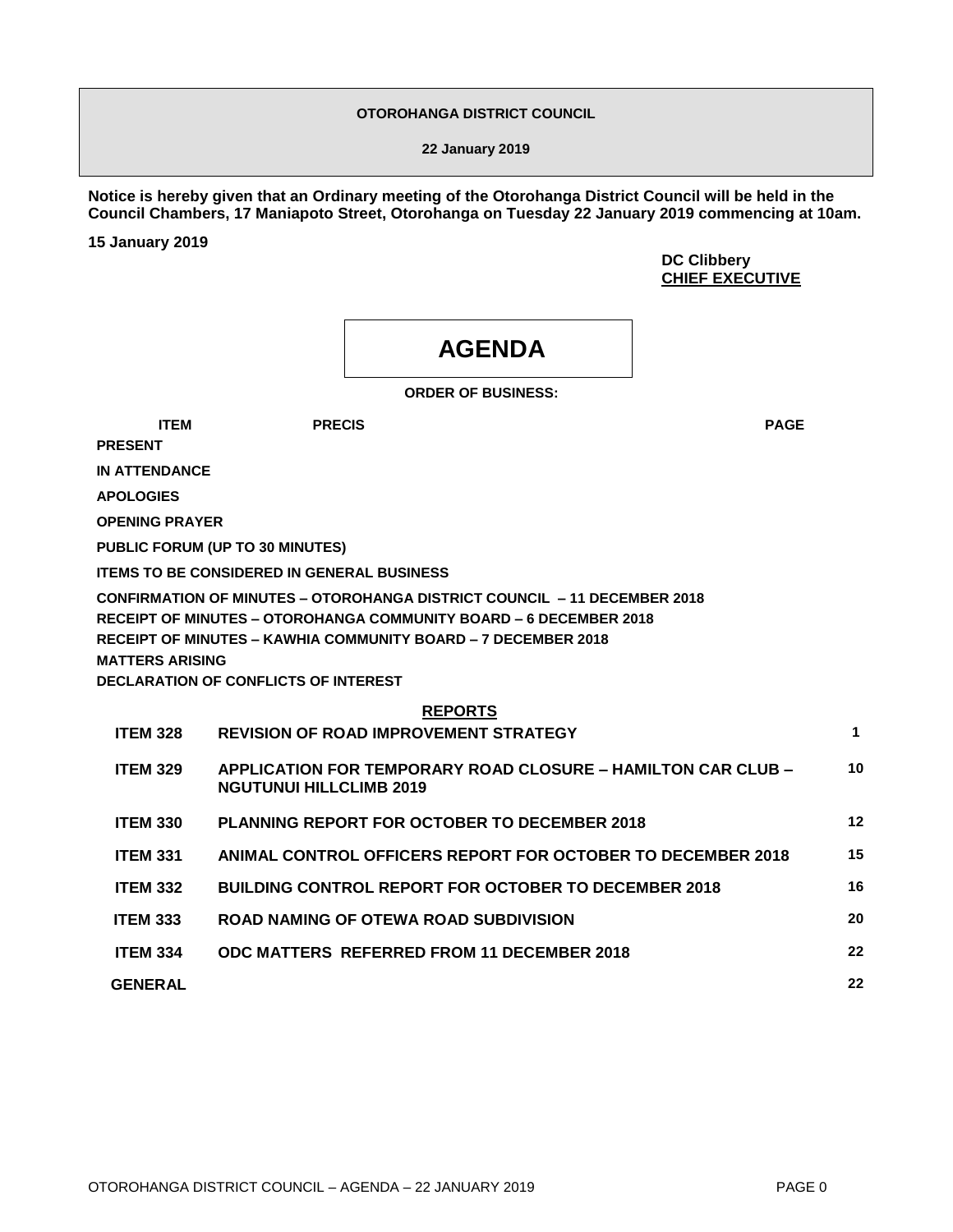#### **REPORTS**

| <b>ITEM 328</b> | <b>REVISION OF ROAD IMPROVEMENT STRATEGY</b>                       |
|-----------------|--------------------------------------------------------------------|
| To:             | <b>Mayor and Councillors</b><br><b>Otorohanga District Council</b> |
| From:           | <b>Chief Executive</b>                                             |
| Date:           | <b>22 January 2019</b>                                             |

#### **Relevant Community Outcomes**

- Ensure services and facilities meet the needs of the Community
- Promote the local economy and opportunities for sustainable economic development
- The Otorohanga District is a safe place to live

#### **Executive Summary**

Changes are proposed to the program of major improvement works to be conducted on the District's road network.

#### **Staff Recommendation**

It is recommended that Council resolves:

That public feedback is sought on a proposal to revise the form of Council's road improvement program to the following, effective from the 2019/20 financial year:

- Approximately \$200,000 per annum local share funding to be used for the progressive sealing of unsealed roads in the district, with works prioritised on the basis of both technical and economic (catchment rateable value) factors; and
- Approximately \$200,000 per annum local share funding to be used for the purpose of undertaking widening of sealed roads to meet applicable ONRC standards, with such widening works to be undertaken in conjunction with scheduled pavement renewal works on particular sections of road.

#### **Discussion**

The Otorohanga District has had a long history of well managed and progressive road improvements since the original establishment of the Otorohanga County Council in 1922.

An outline of this history from 1922 to 2005, previously prepared by Council's former Engineering Manager, Trevor Skilton, has been previously provided to Councillors.

Trevor identifies three distinct phases of major road improvements that have occurred since 1955, which together with ongoing more minor improvements have produced the road network that we see today. These phases were:

 A first phase from 1955 to 1971 during which 323km of previously unsealed roads were improved and sealed.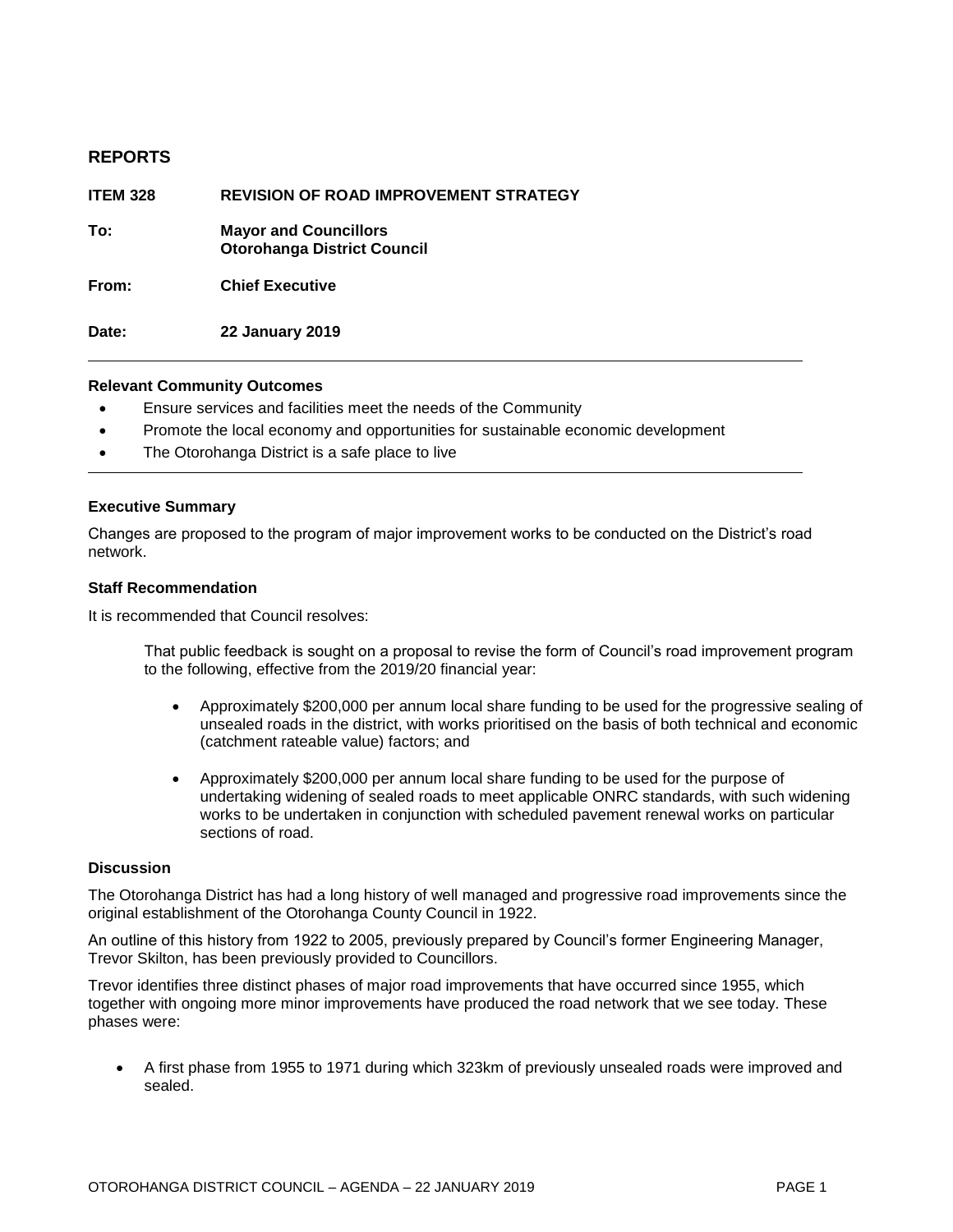- A second phase from 1984 to 2004, which improved a further 271 km of unsealed roads, and sealed 146km of these.
- A third phase since 2004 that has been mainly focussed on the smoothing (straightening) and widening of existing roads. Seal extensions ceased in 2009 following the withdrawal of NZTA subsidy for such works, and since that time the most of the improvements undertaken have been smoothing and widening of sealed roads.

Road improvements have remained a very significant element of Council's activity, and we have continued to work towards the delivery of a very comprehensive 'aspirational' program of major improvement works that was prepared many years ago, and most recently revised in 2009/10, that prioritised improvements based on a ranking that combined the following factors:

- Traffic volume
- Traffic growth
- Through or no-exit road?
- Availability of alternative routes
- Perceived level of general driver safety
- Level of maintenance needs
- Extent of previous preparation work done (ie previous pavement improvements in preparation for sealing)
- Milk tanker route?
- School bus route?
- Tourist route ?
- Likely extent of other heavy vehicles
- School on route?
- Dust complaint history
- Potential to serve active development/growth area

The original program encompassed most of the roads in the District, including some with very low traffic volumes and without obvious severe defects that appeared to have been put on this program without any detailed consideration.

The smoothing and widening works of the third phase of the major improvement program have been prioritised based on technical factors considered to reflect need, but a point has now been reached, as shown on the green line on the figure below, where almost all of the high priority works in the existing program have been completed, and many of the remaining projects are on roads with traffic of less than 150 vehicles per day (VPD) which are not by any standards 'busy' roads.

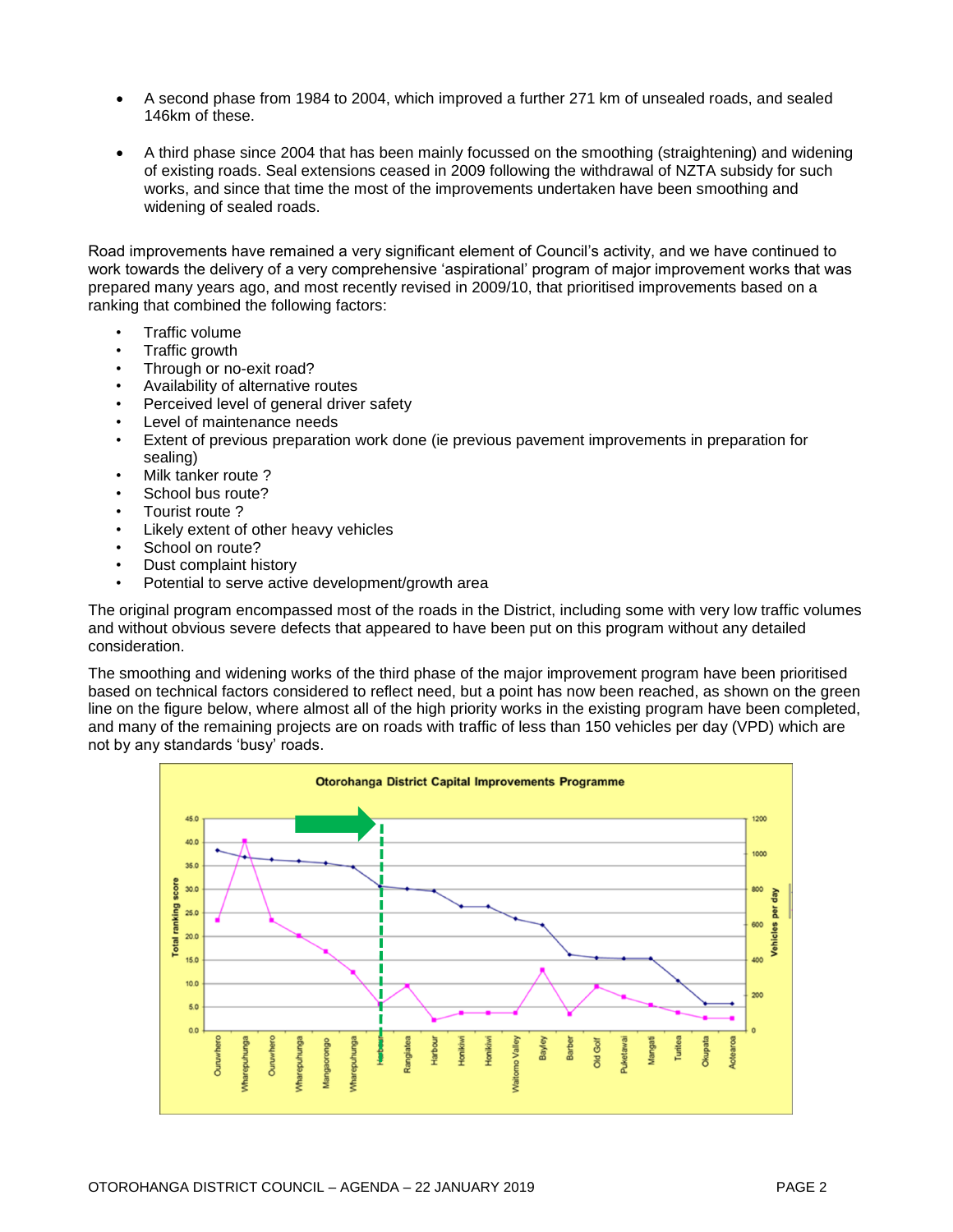This, combined with an absence of well-defined patterns of crashes or public complaints at particular locations makes it increasingly difficult to formulate appropriately targeted and justifiable plans for these types of improvement work on the roads of the District.

A further factor that does not support such works is a recent change to the funding policies of NZTA that reduces potential for subsidy of smoothing projects, creating the probability that at least 75% of overall project costs would have to be locally funded.

These matters together led to it being indicated in Council's 2018-28 Long Term Plan that a review would be undertaken of the road improvement strategy and program, and this is the subject of this report, which follows the recent workshop held with Councillors on this topic.

#### **Road Capacity and Safety Issues**

In 2007 an investigation was conducted of the potential need to improve the vehicle carrying capacity of roads in the District. This concluded that with the exception of three narrow winding roads on Pirongia Mountain that had been the target for significant subdivision, no such capacity improvements could be justified, and it is believed that this conclusion is still valid today.

This conclusion reflected what is believed to be fairly obvious from practical experience on local roads, which is that there is nothing approaching real traffic slowing congestion anywhere on our road network. Our roads are characterised by low traffic flows, where one can often drive significant distances without encountering other vehicles.

The frequency of serious crashes on ODC's local roads is low, and in recent times the incidence of serious accidents on the ODC road network has taken an increasing random nature, reflecting that in the large majority of cases (typically around 90%) incidents are not primarily dependent on road factors, and often occur on sections of road which are of a relatively high standard, and are simply due to driver error. It is therefore extremely difficult to predict where such incidents are likely to occur.

Whilst noting this difficulty of prediction, there are however some obvious factors that influence the probability of an accident that has a really serious or even fatal outcome, the most important of which is the likelihood that when the driver makes the error, that there is something substantial in very close proximity – typically either another vehicle or a large tree – that the driver's vehicle collides with.

A brief calculation suggests that if cars are driving on a typical ODC road which carries 200 vehicles per day, a vehicle travelling along that road may on average spend only 1% of their total travelling time within 150 metres of an oncoming vehicle.

If other things were considered as being equal this might be interpreted as meaning that if a driver of vehicle was to make an error that for example placed that vehicle into the oncoming lane on a random basis, there is only a 1 in 100 chance that an oncoming vehicle would be present in that lane to create the possibility of a head on collision.

This would be a very different situation to on a State Highway, such as SH3 which carried 5000 vehicles per day. Here a similar calculation would suggest that the probability of an oncoming vehicle being present in such a situation might be as high as 25%.

Furthermore the large number of vehicles travelling on the State Highway further compounds the likelihood that somebody will have such an accident on that road, suggesting that on this very theoretical basis the probability of a head-on collision occurring on a section of SH3 might be as much as 500 times higher than on a local 200 vehicle per day road. In this context the current emphasis of NZTA on installing median barriers on State Highways is understandable.

This theoretical low probability of multi-vehicle collisions on local roads is also reflected in the actual accident statistics, with such collisions on local roads being very rare, and almost never due to unsatisfactory road conditions.

This very low frequency of vehicle interactions on our local roads that might lead to the most severe crashes, combined with large extent of possible locations where such interactions could potentially occur does however make this issue one for which it is very difficult to find a cost-effective solution.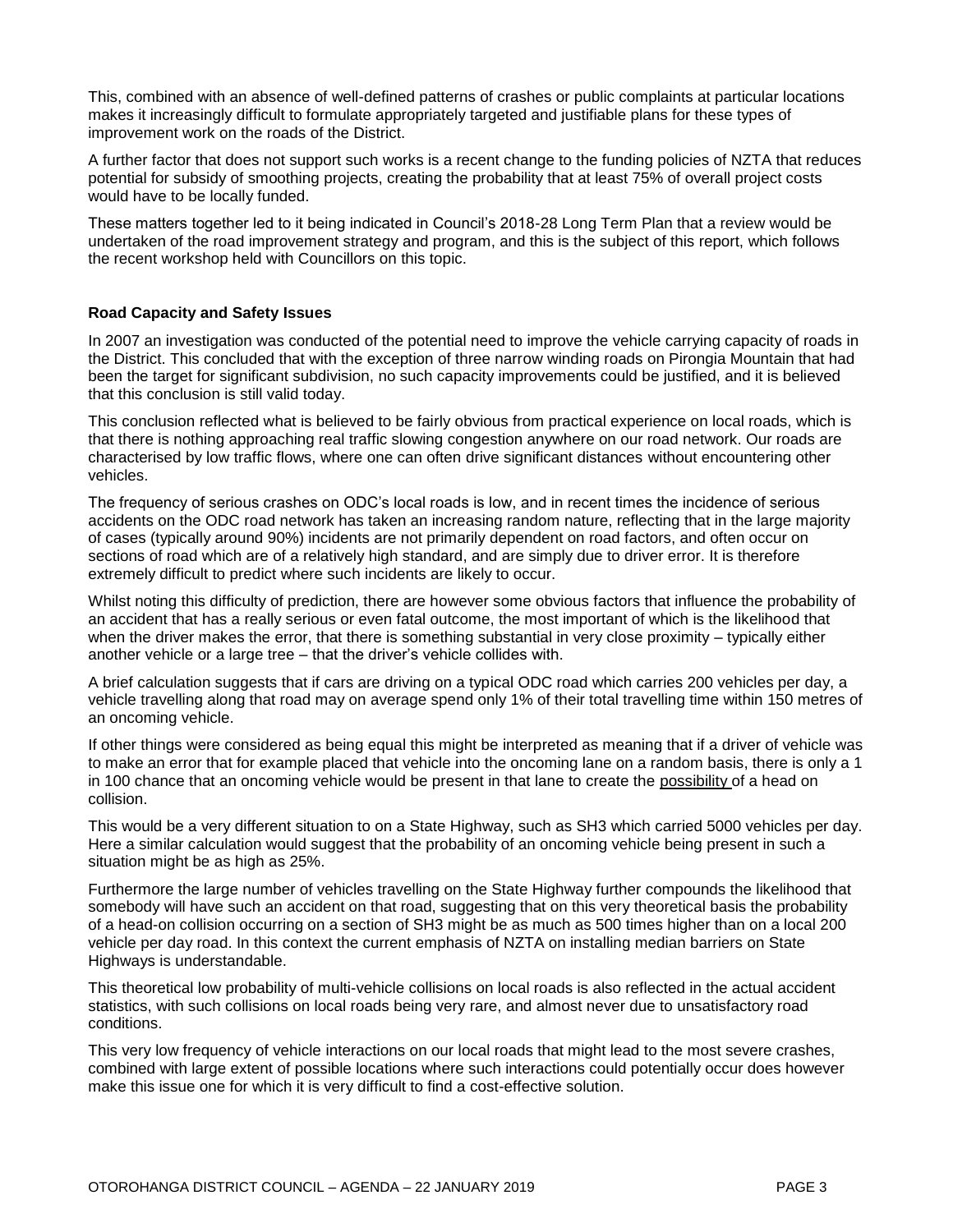#### **Road Improvement Costs**

ODC spends very substantial amounts on road improvements, both major (generally based on the well-defined long term schedule of projects described previously) and minor (lesser works, such as sight benching and other small projects, that are typically undertaken on a more reactive basis).

The budgets currently allocated for road improvements in the first three years of the 2018-28 LTP are shown in the table below.

| <b>Current Budget Allocations</b> |           |           |           |                   |                      |  |
|-----------------------------------|-----------|-----------|-----------|-------------------|----------------------|--|
| <b>Description</b>                | 2018/19   | 2019/20   | 2020/21   | 3 year total      | Local share<br>value |  |
| Minor improvements                | \$514,354 | \$580,659 | \$462,459 | \$1,557,472       | \$654,138            |  |
| Sealed Smoothing                  | \$672,676 | \$694,075 | \$787,852 | \$2,154,603       | \$2,154,603          |  |
| Preventive maintenance            | \$15,847  | \$16,221  | \$16,624  | \$48,692          | \$20,450             |  |
|                                   |           |           |           | Total local share | \$2,829,192          |  |

As previously noted, an important difference between the Minor Improvements and Major Works (Sealed Smoothing) categories is that the former is subsidised at 58%, whilst the latter is unsubsidised, making the 'local share' cost far greater.

By our Council's standards the amounts being spent on major works are very large. To put those numbers in context, consider that the total annual operating costs of the Swimming Pool Complex and Library Services – two activities to which Council has often paid much attention – are both around \$350,000 each.

No other Council activity has had such a relentless year-on-year expenditure on improvements.

It is suggested that if Council is to continue spending large amounts on further major improvements to our (generally already well regarded) roads, that very careful consideration needs to be given to what benefit is being obtained, and that Council is not just spending money for the sake of it.

#### **Public Perceptions of Road Improvement Projects**

The improvement projects that remain on the original program are offering decreasing levels of value to diminishing numbers of ratepayers, and it is also suspected that the public perceptions of those benefits to ratepayers are often not only of limited extent and localised, they may also be relatively temporary.

Except in a few cases where improvements are conducted to the most heavily trafficked and central of our roads - such as recent projects on Wharepuhunga, Rangiatea and Ouruwhero Roads – it is likely that only a small proportion of ratepayers will become aware of or value those improvements.

These improvements have generally not been driven by active requests from ratepayers or other external parties - they have instead merely been enabled by a lack of ratepayer objection to them.

Similarly most of the improvement works undertaken have not been motivated by significant accident histories on that section of road, or by external pressures from the likes of the NZTA. No signals have been sent by parties such as NZTA or RATA that suggest our roads are inadequate or unsafe.

It is however recognised that many people question the practice of using previous accident history as a basis of prioritising road improvements, saying that improving the road only after an accident has occurred is a case of 'closing the door after the horse has bolted' and that a more proactive approach should be taken.

Such views do perhaps fail to recognise the difficulty that is attendant in identifying sections of roads where accidents are more likely to occur, and recent national vehicle accident statistics also suggest that traditional forms of road improvement such as smoothing or widening may not necessarily reduce serious accident rates beyond a certain point.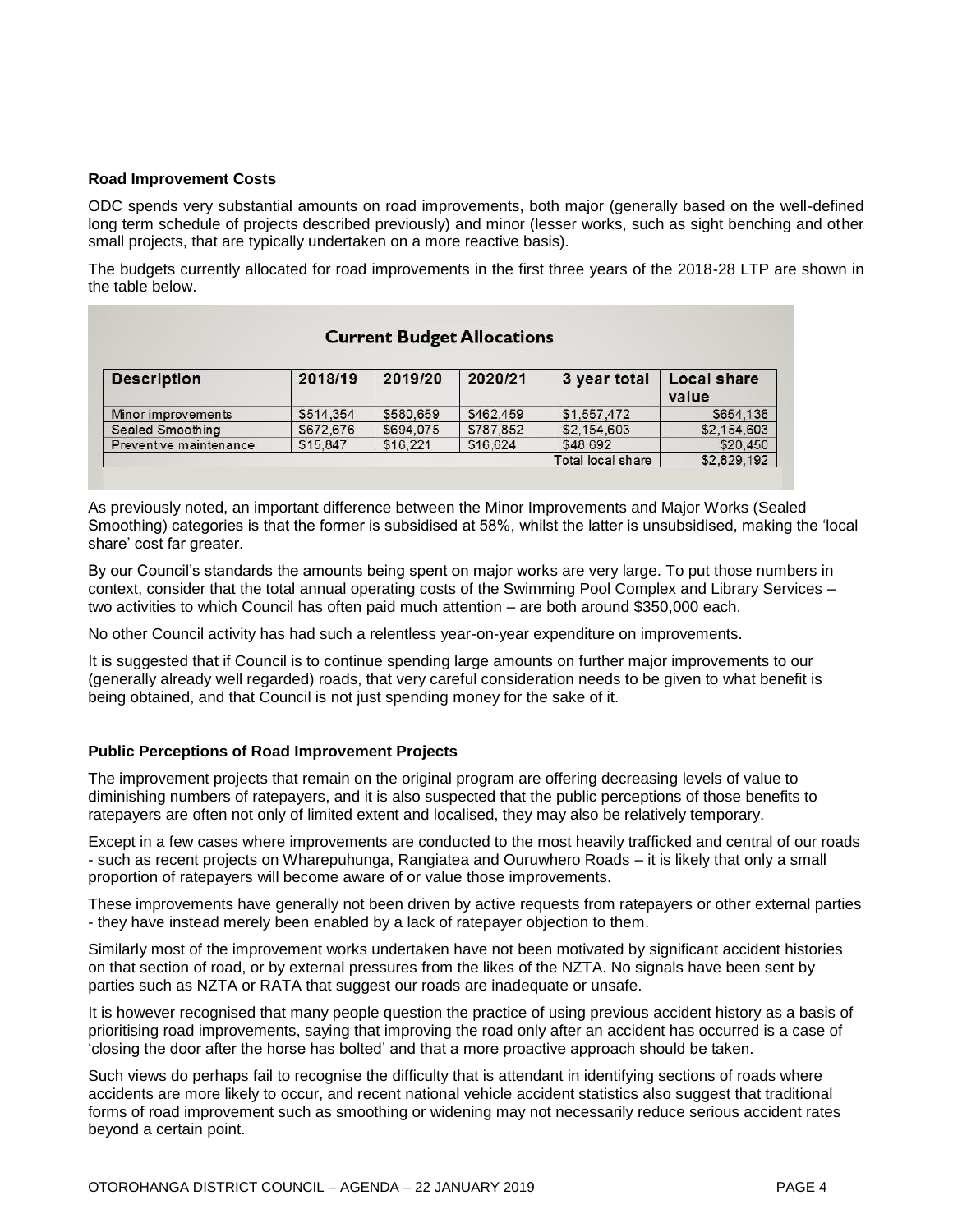#### **Maximising NZTA Subsidy**

The maximisation of NZTA subsidy has in the past had a significant effect on determining the form of road improvements conducted in the District. The approach taken has in some cases arguably had a primary focus of getting as much physical work done as possible for the ratepayer dollar, with the road user benefits of the particular works perhaps being a secondary issue.

It has been previously suggested to Council that if maximising such 'bang for buck' in respect of physical works is the primary objective, that a revised approach could be adopted that takes advantage of the recent change in NZTA funding policy in respect of Minor Safety Improvements – now termed 'Low Cost, Low Risk' works. This new approach would focus on widening roads to the standards set in NZTA's 'One Network' road classification conducted in conjunction with pavement rehabilitation works, which would enable NZTA subsidy at 58% to be obtained on the majority of these costs.

This availability of subsidy would obviously result in this new form of improvement project yielding much greater – probably twice as much - 'bang for buck' in respect of the associated works that would be achievable with the type of smoothing improvements that were previously conducted.

This greater 'bang for buck' would offer options of doing more work using the same local budget as had been indicated previously, or doing a comparable or lesser amount of work for much lower cost.

A fundamental question that should however also be considered is whether this type of improvement work is warranted, even if only 42% or less of the cost had to be met locally.

As stated previously there is little to suggest that any real capacity issues on the ODC network, and there is as yet no mandatory requirement for roads to be constructed to the widths indicated in the 'One Network' Classification, and it appears very unlikely that these standards will become mandatory in the foreseeable future, because of the issues that this would create, since there are many roads throughout the country that do not meet those standards.

The primary reason that has been proposed for widening our roads is that it will make them more suitable for use by increasingly large heavy vehicles. Whilst it is recognised that vehicle numbers and sizes may have increased on some roads, the magnitude of these increases is however generally relatively small, and it not believed that this necessarily represents a clear trigger for initiation of road improvements.

A question that could be asked is how broadly spread is the benefit of having these larger vehicles on Council's local roads amongst ratepayers? Most of the very heavy vehicles coming through the Otorohanga District or serving the urban communities make use of the State Highways, not local roads.

The group of vehicles that might benefit most from a program of road widening is almost certainly dairy tankers, but the companies operating those vehicles, such as Fonterra, are not telling Council that our existing roads are inadequate.

Council's improvement of roads is not a 'one off' project, it is a continuing activity. At currently forecast levels of expenditure more than \$7 million – a figure in excess of the total external debt of Council at present – would be spent on major road improvements alone over a 10 year LTP period. Such expenditure is by Council standards big money – it equates to around \$100 per year per rateable property per year on average. Is it really worth spending this much to add an extra metre of width to some roads in the district?

Whilst it is appreciated that the balance of both roading Rates income and benefits of road widening are likely to be weighted towards rural ratepayers (ie rural people pay most, and therefore should get more benefit) this does not address the question of whether the work is economically justifiable. A dairy farmer's rates contribution towards road improvement works will be much greater than the ratepayer average, and the question still needs to be asked whether that farmer is obtaining sufficient benefit from those works to justify that cost.

As stated previously it seems unlikely that such improvements could be justified on the grounds of traffic safety based on the existing low accident rates on these roads. It also appears questionable whether the associated benefits to the local economy are sufficient to support these works.

The type of improvements being proposed may make the affected sections of road a little easier to drive, and may permit slightly higher vehicle speeds in a few places that result in a few seconds of travelling time being saved, but are those few seconds worth an ongoing expenditure of hundreds of thousands of dollars per year?.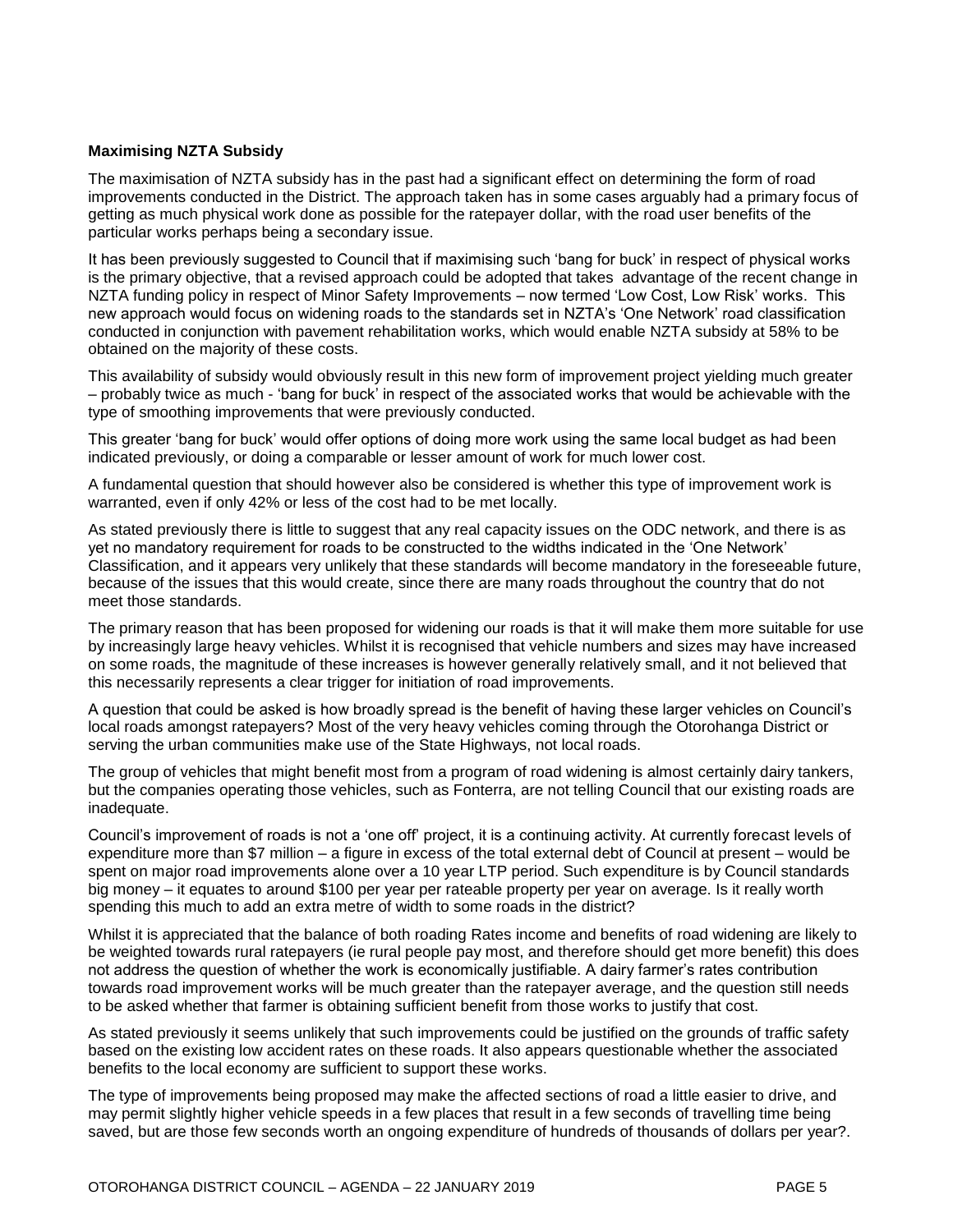We are also in a time when a focus is increasingly being placed on lowering traffic speeds to reduce the potential for really serious or fatal accidents, and it is arguable that straightening sections of road enables higher speeds that are not in the overall interest of safety.

#### **Seal Extensions**

As noted previously, Council resolved to cease undertaking seal extensions in 2009, in response to NZTA withdrawing subsidy for such works.

That such subsidy was withdrawn almost certainly reflects the fact that NZTA believed that such improvements were generally not justifiable in terms of readily quantifiable cost/benefit.

Seal extensions have significant capital costs (probably around \$200,000 per km, most of which is associated with preparing the road for sealing, rather than the placement of the seal surface itself) and it is also now generally accepted that sealing a section of road typically results in a significant increase in long term costs (perhaps in the order of between \$3,000 and \$5,000 per kilometre per year) which may not be fully compensated for through the associated cost savings to road users if the road in question is only lightly trafficked.

That ODC ceased to undertake seal extensions after subsidy was withdrawn was an example of the previously described approach of seeking maximum 'bang for buck' in respect of physical works.

It is however recognised that even if the issue of the non-availability of NZTA subsidy for seal extensions was put aside, such works in our District would still have been difficult to justify in quantifiable cost/benefit terms because the roads in question have extremely low traffic volumes, nearly all 50 vehicles per day or less. This is reflected in the fact that in the 2009/10 long term program the seal extension with the highest assessed priority was only ranked 19<sup>th</sup> overall, and as such was unlikely to be completed within the next 10 years.

Despite seal extensions failing to rank highly when assessed against the previously adopted technical prioritisation criteria and probably being difficult to justify in quantifiable cost/benefit terms it is however considered that there are factors which do perhaps warrant consideration of undertaking further such works.

It is strongly suspected that the sealing of a previously unsealed section of road is perceived by road users as being the most tangible and significant form of road improvement that can be made. A seal extension represents a fundamental change to the nature of the road that is likely to be seen as real progress towards higher levels of service, whereas most subsequent improvements, such as the smoothing and widening of sealed roads are probably seen as just being 'fine tuning'.

As such it is probable that the perceived (non-quantifiable) value to road users of seal extensions is very high, and that in terms of overall perceived benefit that this may to a significant degree counteract the fact that the number of users of such roads is very low.

In recent times Council has received few requests from ratepayers for improvements to rural roads, and this almost certainly reflects that fact that much of the District's road network has now been improved to a relatively high standard. A small exception to this has however been that there have been some continuing requests for Council to give consideration to seal extensions, and it is recognised that some property owners on unsealed roads at the eastern and western fringes of the district may feel that they have been forgotten.

These factors have previously led Councillors to indicate a willingness to consider reinstituting a limited ongoing program of seal extensions, based on the believed value of such works in terms of rural ratepayer perceptions, rather than on robust cost/benefit analysis.

It is stressed that only a very modest progressive program of seal extensions is being suggested (perhaps at a rate of around 1 kilometre per year) and there should be no expectation that all of the unsealed roads in the District (of which there is currently 270km – approximately 34% of the total length of the District's road network) will be sealed in the foreseeable future.

This would be a similar approach to what has been adopted by a number of other rural local authorities, and one that recognises that a many of these unsealed roads are extremely little used.

#### **Prioritising Seal Extensions**

As has been previously discussed with Council, it is believed that when consideration is given to improvements on very low volume roads, another factor that should be taken account of in prioritising the various projects is the associated extent of local economic activity.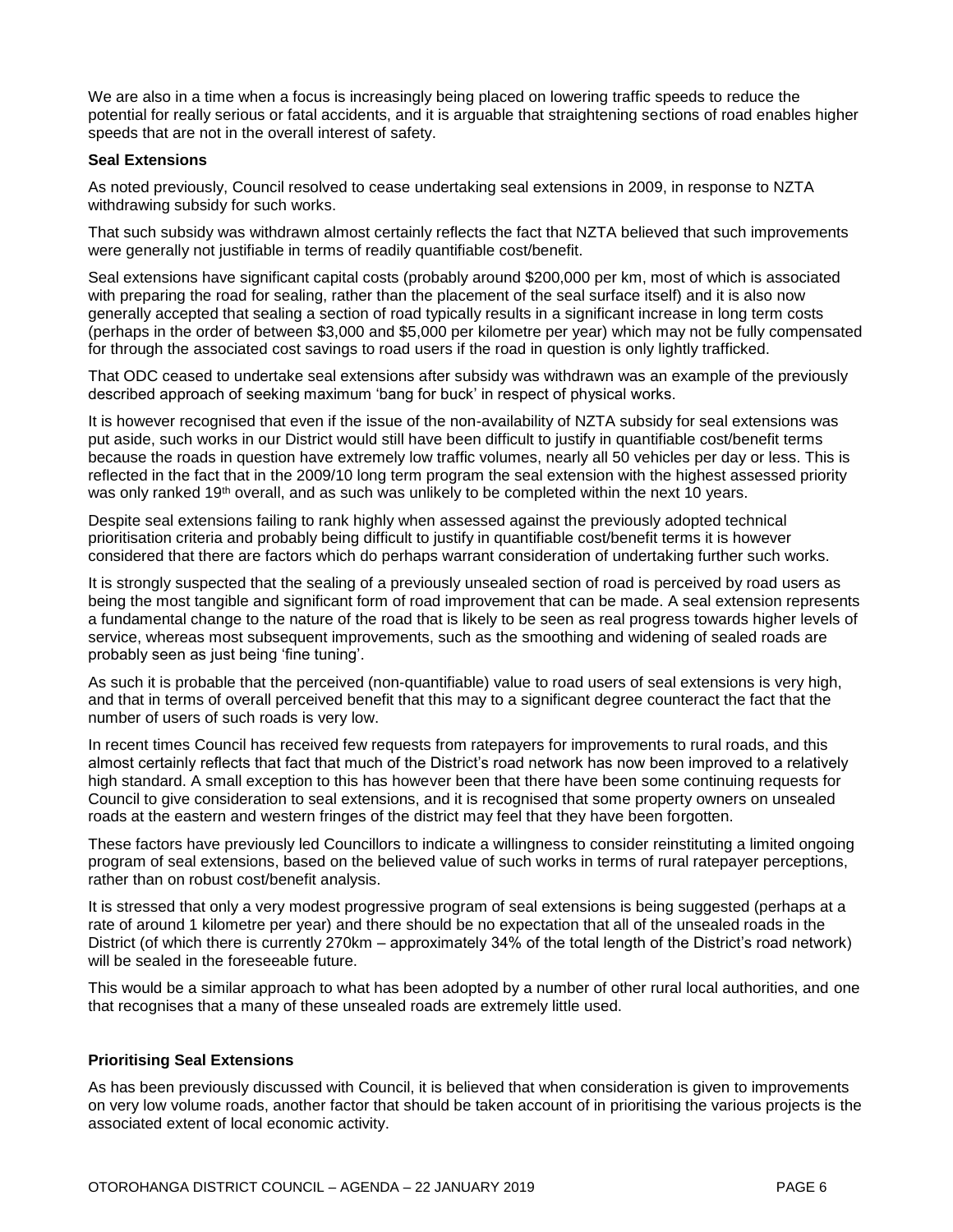There are for example some unsealed roads that despite their relatively low traffic volumes serve a collection of properties that collectively have very high rateable value, and it would not appear unreasonable to give the sealing of these roads a higher priority than other unsealed roads that provide access to land with much lower rateable value, for example those roads which run through extensive areas of native bush.

It is therefore suggested that the prioritisation of roads for seal extensions should take account of both the traditional 'technical' criteria (as for example applied in development of the 2009/10 improvement program) and the level of economic activity on that road, as reflected by rateable value.

An initial attempt to rank roads on both technical and rateable value (and an overall combination of the two criteria) is presented in the table below, using the technical data on which the 2009/10 program was based, and current cumulative rateable values of properties served by particular unsealed roads.

|               | Rankings       |                |          |
|---------------|----------------|----------------|----------|
| Road          | Economic       | Technical      | Combined |
| Ranginui      | 1              | 1              | 1        |
| Tauraroa      | 3              | 3              | 2        |
| Huirim u      | 2              | 6              | 3        |
| Mangati       | 9              | 2              | 4        |
| Aotearoa      | 5              | 9              | 5        |
| Hone          | 4              | 13             | 6        |
| Owhiro        | 6              | 12             | 7        |
| Newman        | 14             | $\overline{7}$ | 8        |
| Okupata       | 10             | 11             | 9        |
| Honikiwi      | 18             | 4              | 10       |
| Te Raumoa     | 13             | 10             | 11       |
| Te Raumauku   | $\overline{7}$ | 16             | 12       |
| Kaimango      | 16             | 8              | 13       |
| Raglan        | 20             | 5              | 14       |
| Otoru         | 11             | 17             | 15       |
| Owawenga      | 8              | 20             | 16       |
| Te Oro        | 15             | 15             | 17       |
| Hoddle        | 19             | 14             | 18       |
| Tolley        | 12             | 21             | 19       |
| Tapuae        | 17             | 18             | 20       |
| <b>Bonner</b> | 21             | 19             | 21       |

This analysis, whilst by no means precise (and no form of such prioritisation is ever likely to be completely comprehensive and reliable) does suggest that there is some degree of correlation between the two types of criteria, and that there are a few roads – in particular Ranginui, Tauraroa, Huirimu, Mangati and Aotearoa Roads – that appear to be strongly positioned as warranting the highest overall priorities for sealing.

Whilst recognising that some unsealed roads serve properties with greater rateable values than others, it should however also be noted that there are not any of these roads where the 'take' of Council rates for Land Transport from properties along that road are sufficient to fund the complete sealing of those roads within a relatively short period of time.

Even in the best case it appears that even if all the land transport rates taken off a particular unsealed road were used exclusively to fund the sealing of that road (without making any contribution to the cost of operating and maintaining other roads in the District) it would still take around 40 years to gather sufficient funds to seal all of that road.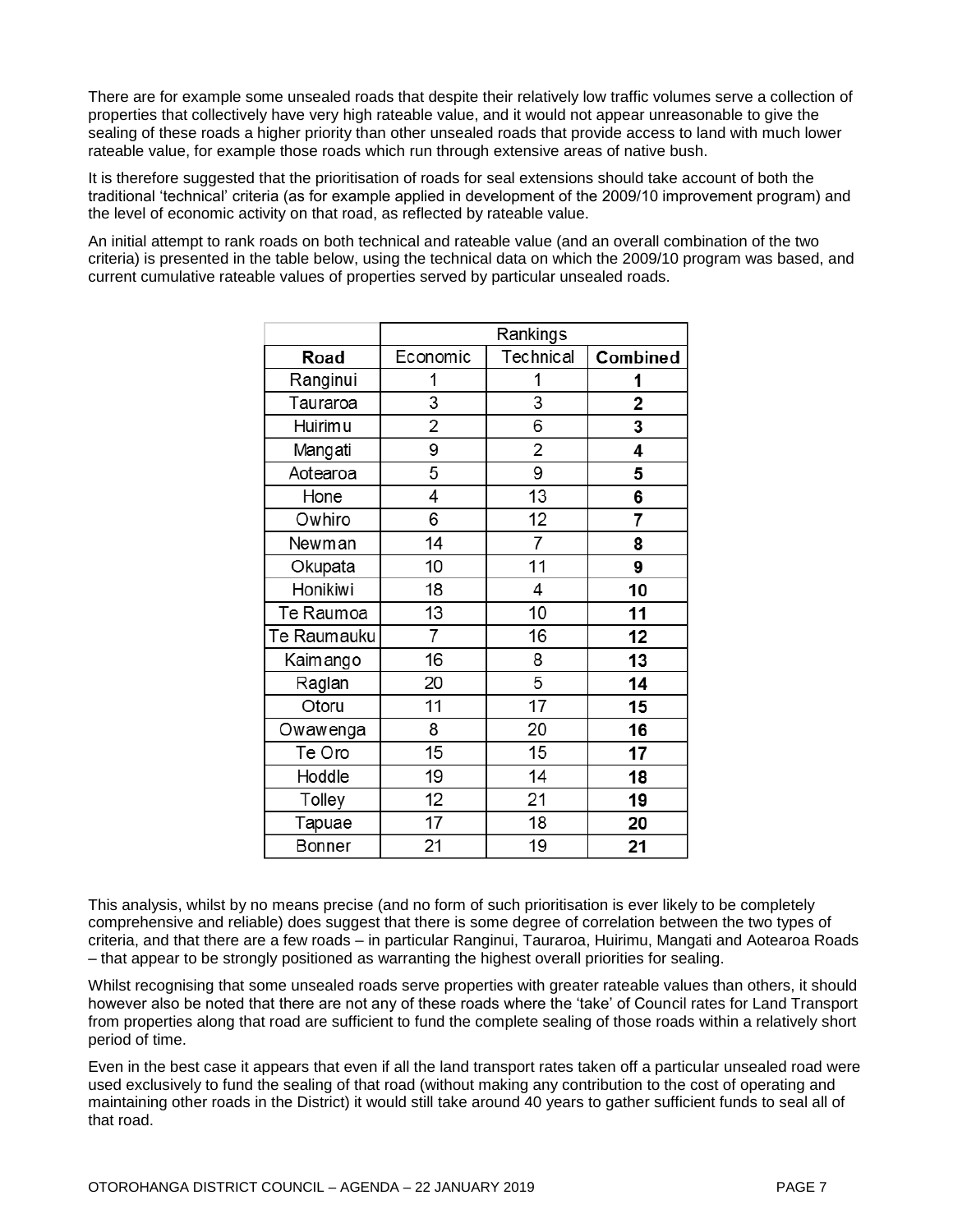As such the sealing of the remaining unsealed roads should not be considered as something that is 'owed' by Council to the property owners on those roads, as some have in the past suggested.

#### **Proposed Approach – Future Major Road Improvements**

As discussed previously, there does not appear to be strong justification on simple cost/benefit terms for any ongoing program of major road improvements, but it is however believed that a case can be made for some such improvements based on public perceptions.

It appears that the most appropriate form for such major ongoing road improvements would be seal extensions and/or widening of sealed roads (without smoothing). The justification for both types of work is however constrained by the lack of apparent technical benefits, and in the case of seal extensions, the likely inability to obtain NZTA subsidy.

Because of this weakness of justification, it is suggested that the previously indicated levels of local share expenditure on these works – upwards of \$700,000 per year – may not be appropriate, and that a more modest level of expenditure, perhaps around \$400,000 per year, should instead be considered.

A further factor that is considered to support reducing the overall extent of expenditure on road improvements is a decreasing level of competition for Council's physical works contracts. The numbers of tenders being received for such works has very substantially reduced (in a number of cases only 1 tender has been received) and where multiple tenders have been received the variability of prices has been large, but with the lowest received price still significantly exceeding the engineers estimate.

In such a situation it becomes difficult to be confident that good value is being obtained from these tenders, and that the contractor is not taking a relatively large profit margin. Whilst the tender process defines what the market price is for these works, it does not automatically follow that this is good value, and it would seem sensible to be cautious about the extent of non-essential construction contracts that are awarded whilst such conditions prevail.

It is therefore proposed that a suitable program of road major improvement works might be based upon local share funding of approximately \$200,000 per annum for seal extensions, and a further \$200,000 of local share funding (likely to provide around \$480,000 in total when NZTA subsidy is included) per year for widening of sealed roads to meet ONRC standards, with these works being carried out in conjunction with other scheduled pavement rehabilitation works.

An average annual local share expenditure of approximately \$200,000 per annum on seal extension works is probably sufficient to seal around 1km of road in typical circumstances. In the interests of maximising cost efficiency it may in some cases be desirable to consolidate such expenditure over 2 years to conduct a larger scale project on a particular road to achieve economies of scale.

A possible seal extension program for the next 10 years might therefore be as follows, recognising that:

- a) Ranginui Road appears to be the prime candidate for such an extension, based on both technical and economic criteria; and
- b) The different unsealed lengths of the roads in question.
- 2020/21 Ranginui Road (\$400,000 accumulated from 2019/20 and 20/21 years)
- 2021/22 Tauraroa Valley (\$200,000)
- 2023/24 Huirimu Road (\$400,000 accumulated from 2022/23 and 23/24 years)
- 2024/25 Mangati Road (\$200,000)
- 2026/27 Aotearoa Road (\$400,000 accumulated from 2025/26 and 26/27 years)
- 2028/29 Ranginui Road (\$400,000 accumulated from 2027/28 and 28/29 years)

It is stressed that such a program of particular roads is only a suggestion, that values are approximate and that further refinement may be required regarding which sections of road are to be sealed.

Some recent feedback from the NZTA suggests that they would be comfortable with this proposed approach, since their objectives in respect of local roads are increasingly focussed on sustainability, and a strong rehabilitation program is key to maintaining our roads in good condition.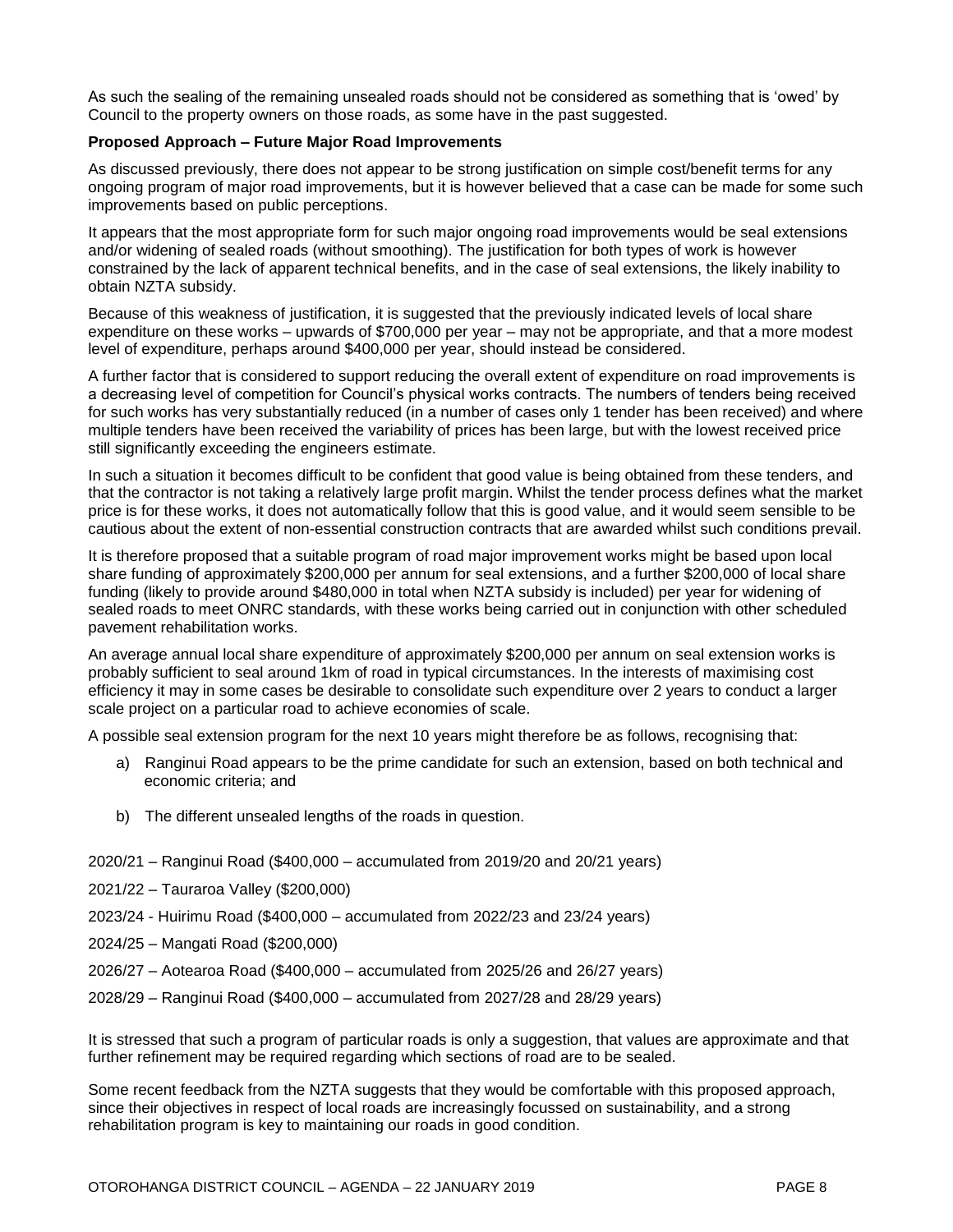The approach suggested above would also result in an overall reduction of expenditure from Council's roading account, which might be used to constrain rates increases and/or address other funding needs. **Decision Making**

What is sought from Council at this point is a general decision on whether or not ODC's road improvement program should be changed away from the current focus on sealed road smoothing to a combination of seal extensions and sealed pavement widening conducted in conjunction with rehabilitation works. Whilst some potential targets for such seal extensions have been suggested, it is not believed that policy decisions should be based on them, and the selection of particular roads should come from an accepted prioritisation methodology, such as that suggested.

As stated previously there appears to have been limited public interest in ODC's road improvement program in recent times, but it is nevertheless believed that the proposed change is a significant one, and that as such the public should be provided with the opportunity to express their views on it.

For this reason it is suggested that it would be appropriate to undertake some limited public consultation on the proposal, through placement of notices as below in the press and on social media.

**Dave Clibbery CHIEF EXECUTIVE**

#### *Invitation for Public Feedback –*

#### *Proposed Revision of Road Improvement Program*

*Otorohanga District Council has a long history of progressively improving the local roads of the District. In recent times the focus of these improvement works has been on easing corners on sealed roads, but our roads have now been improved to the point where it has become difficult to justify further improvements of this type.*

*Council is therefore proposing to revise the form of its road improvement program, reducing overall expenditure and focussing its efforts on a combination of:* 

*a). Widening existing narrow sealed roads in conjunction with scheduled pavement reconstruction works; and*

*b). Reinstituting a gradual program of sealing unsealed roads, prioritising these works based on a combination of technical and economic factors that are likely to favour sealing of roads that are busier and/or service areas of land with higher rateable values.*

*Further details of the proposed approach are available from Council on request.*

*Council invites feedback on this proposal. Such feedback should be made in writing before 8 February 2019 and addressed to:*

*The Chief Executive Otorohanga District Council PO Box 11 OTOROHANGA*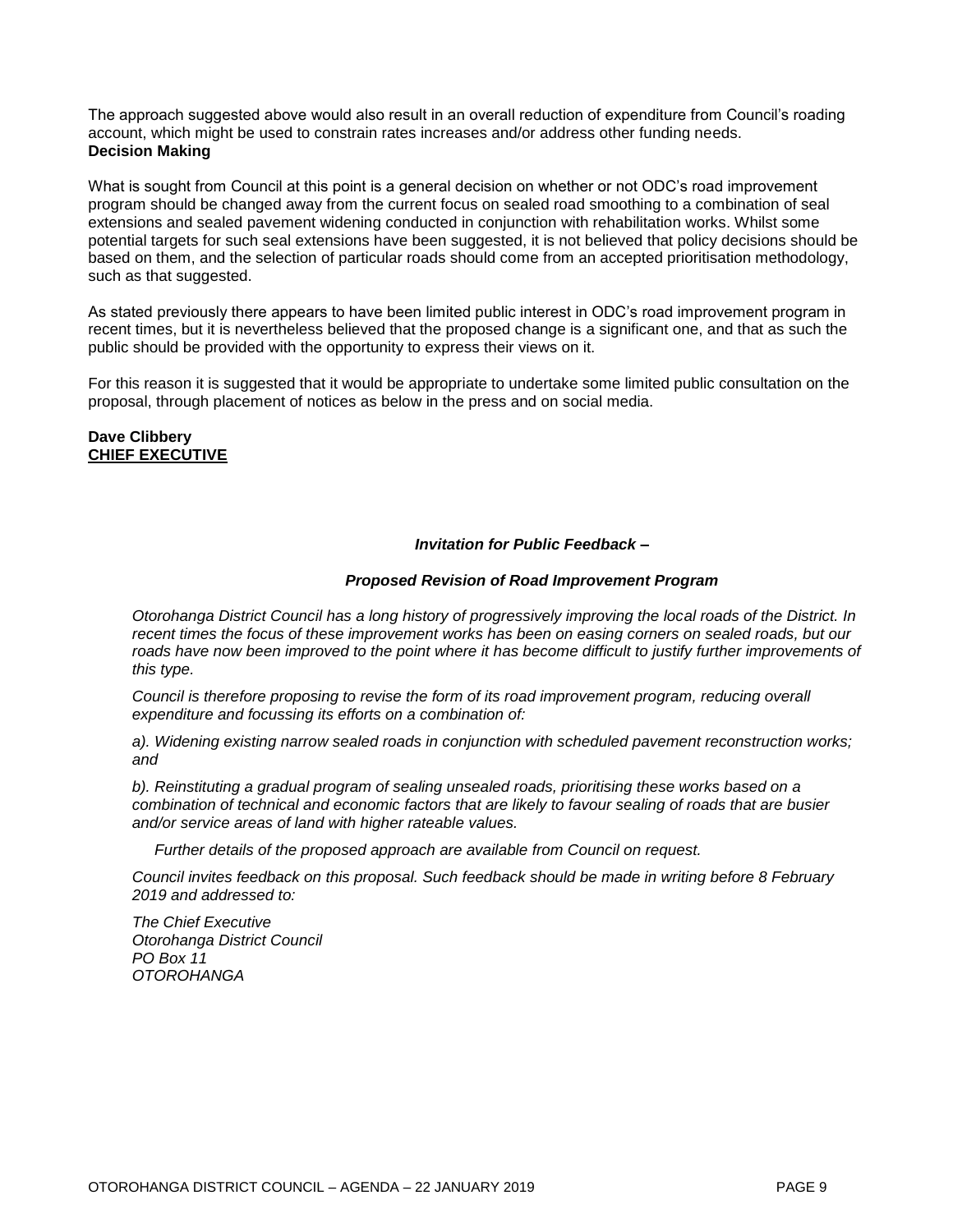#### **ITEM 329 APPLICATION FOR TEMPORARY ROAD CLOSURE – HAMILTON CAR CLUB – NGUTUNUI HILLCLIMB 2019**

**To: His Worship the Mayor and Councillors Otorohanga District Council**

**From: Engineers Representative** 

**Date: 22 January 2019**

#### **Relevant Community Outcomes**

- Provide for the unique history and culture of the District
- Promote the local economy and opportunities for sustainable economic development

\_\_\_\_\_\_\_\_\_\_\_\_\_\_\_\_\_\_\_\_\_\_\_\_\_\_\_\_\_\_\_\_\_\_\_\_\_\_\_\_\_\_\_\_\_\_\_\_\_\_\_\_\_\_\_\_\_\_\_\_\_\_\_\_\_\_\_\_\_\_\_\_\_\_\_\_\_\_

\_\_\_\_\_\_\_\_\_\_\_\_\_\_\_\_\_\_\_\_\_\_\_\_\_\_\_\_\_\_\_\_\_\_\_\_\_\_\_\_\_\_\_\_\_\_\_\_\_\_\_\_\_\_\_\_\_\_\_\_\_\_\_\_\_\_\_\_\_\_\_\_\_\_\_\_\_\_

- Foster an involved and engaged Community
- Recognise the importance of the Districts rural character
- Increase a wider focus on the entire Otorohanga District

#### **Executive Summary**

An application has been received from Hamilton Car Club for the following road closures within the Otorohanga District, to enable, Hamilton Car Club to hold the Hamilton Car Club 2019 Ngutunui Hill Climb event.

#### **Staff Recommendation**

It is recommended that:

| Purpose: | Hamilton Car Club Ngutunui Hill Climb 2019 |
|----------|--------------------------------------------|
| Date:    | Sunday 10 March 2019                       |

Details of Closure: Pekanui Road from Ngutunui Road to Pirongia West Road 0900 am to 1700 pm

With the following conditions imposed:

- 1. Persons will be allowed through the closure in the event of an emergency.
- 2. Hamilton Car Club is to pay an application fee of \$400.00 towards the administration of the road closure to Otorohanga District Council.
- 3. Hamilton Car Club is to pay for all advertising costs to the appropriate newspapers. Public notice advertisements are to be published in the Waitomo News.
- 4. Hamilton Car Club is responsible for obtaining public liability insurance (and paying the cost thereof) to a minimum value of \$2,000,000. This is required to indemnify Council against any damage to the property or persons as a result of rally activities during the road closure period.
- 5. Hamilton Car Club is to comply with the objection provisions contained in the Transport (Vehicular Traffic Road Closure) Regulations 1965.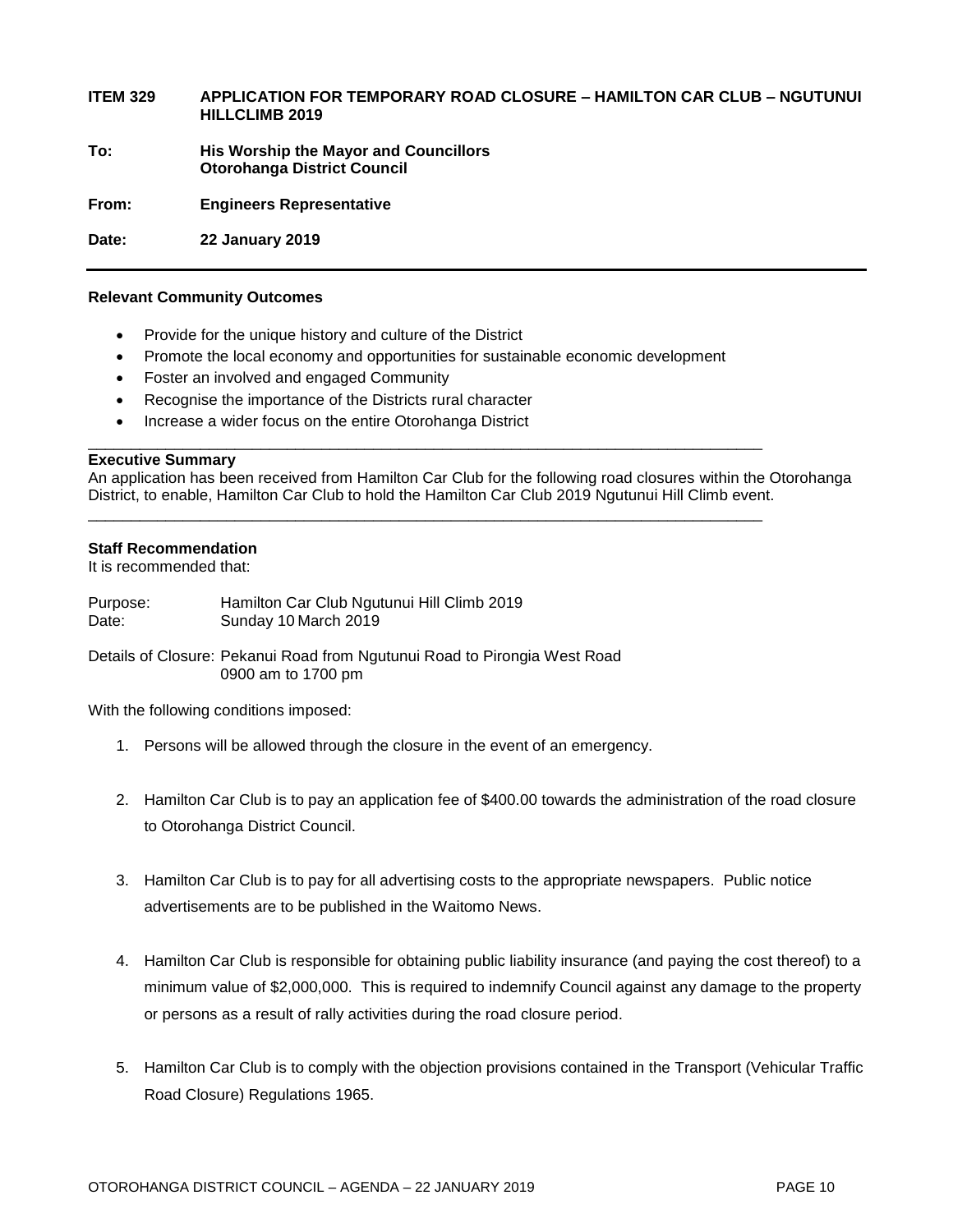- 6. Hamilton Car Club is to liaise, and provide evidence of liaison with all operators and businesses that may be affected by the road closures.
- 7. Hamilton Car Club is to consult with all residents of all properties on the roads intending to be closed and also the residents on roads connecting with roads intending to be closed, including any, no exit roads. Two mail drops to residents are to be carried out. All initial mail drops to residents are to be approves by Council staff before distribution commences. The subsequent mail drop is to be completed no later than ten full days before the proposed closures.
- 8. Hamilton Car Club is solely responsible for signposting and policing of the roads to be closed, to ensure that only vehicles connected with the event have access to the road closure areas. This includes arranging the delivery, erection and staffing of all road closure barriers and the removal thereof after closures. All gates and entranceways are to be taped and to ensure its removal thereafter.
- 9. Signs advising of the road closures are to be erected at the start and end of the closed portions of the roads and on each intersecting road two weeks prior to the road closure. All signs are to be removed immediately after the closure. A Hamilton Car Club representative is to meet with Council Engineering staff regarding the required signs format, size, location and quantity of signs for approval before they are manufactured and erected.

#### **Report Discussion**

Hamilton Car Club have applied for this road closure pursuant to the Tenth Schedule of the Local Government Act 1974.

They are prepared to comply with the objection provisions contained in the Transport (Vehicular Traffic Road Closure) Regulations 1965. Hamilton Car Club, are in the process of obtaining consents from residents of the affected areas, indicating agreement for the road closures. They have also conducted an initial letter drop and will carry out a reminder mail drop no later than ten full days before the proposed closure.

This event is also a major fundraising event for Ngutunui School, who provide an off-road venue, sausage sizzle and catering for the competitors and visitors to the school and the event.

The Hamilton Car Club will also give Ngutunui School a donation of \$5.00 per entry and share of the profit from the catering. A couple of people from the area will also be given the opportunity to experience a ride in a rally car.

#### Marion Fleming **ENGINEERS REPRESENTATIVE**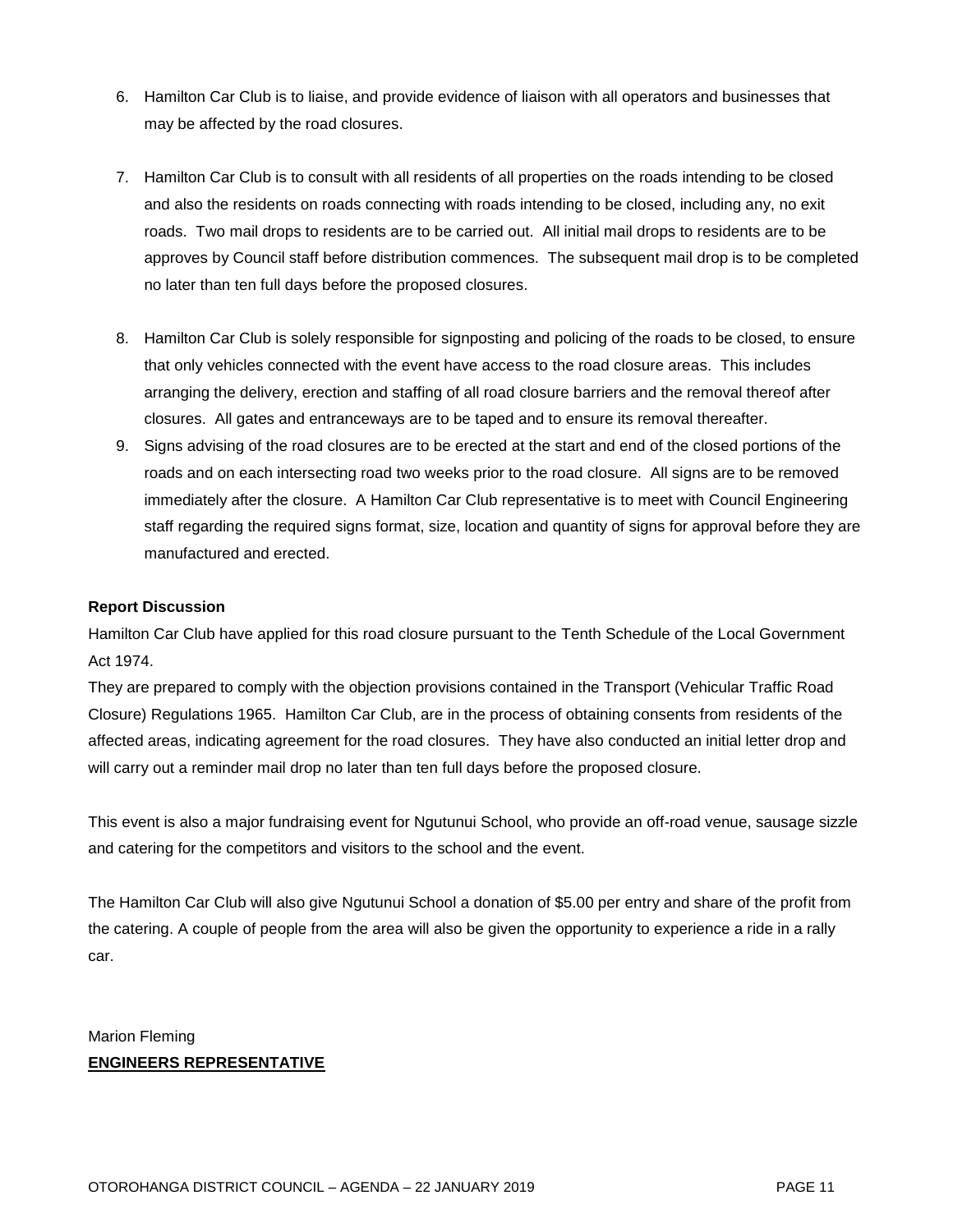**ITEM 330 PLANNING REPORT FOR OCTOBER TO DECEMBER 2018**

**To: His Worship the Mayor & Councillors Otorohanga District Council**

**From: Environmental Services Manager**

**Date: 22 January 2019**

#### **Relevant Community Outcomes**

- Manage the natural and physical environment in a sustainable manner
- Protect the special character of our harbours and their catchments
- Recognise the importance of the Districts rural character

#### **Executive Summary**

Reporting on Resource Consents granted under Delegated Authority for the period 1 October to 24 December 2018.

#### **Staff Recommendation**

It is recommended that:

The Planning Report for the final quarter of 2018 be received.

#### **Report Discussion**

**October to December 2018:** During this quarter 30 consents (12 Land Use, 6 Permitted Boundary Activities and 12 Subdivision) were granted under Delegated Authority as set out in the table below. These approvals compare with 20 consents (14 Land Use, 7 Subdivision) granted in the final quarter of 2017.

#### **Decisions by Ward – October to December 2018**

|                   | <b>Land Use</b> | <b>Boundary Activity</b> | <b>Subdivision</b> |
|-------------------|-----------------|--------------------------|--------------------|
| Wharepuhunga      |                 |                          |                    |
| Kio Kio Korakonui |                 |                          |                    |
| Waipa             |                 |                          |                    |
| Otorohanga        |                 |                          |                    |
| Kawhia Tihiroa    |                 |                          |                    |
| <b>Total</b>      |                 |                          |                    |

**Highlights of 2018:** Notable projects granted approval during 2018 were the Outline Plan of Works for the construction of the new facilities at Waikeria Prison and the land use consent for the Otorohnaga Medical Centre. During the year Council approved 99 consents (40 land use, 23 permitted boundary activities and 36 subdivision). This is marked increase in approvals from 2017 when 55 land use consents and 27 subdivision consents were granted.

#### **AR Loe ENVIRONMENTAL SERVICES MANAGER**

#### **Attachment: Resource Consent Decisions - 1 October to 24 December 2018**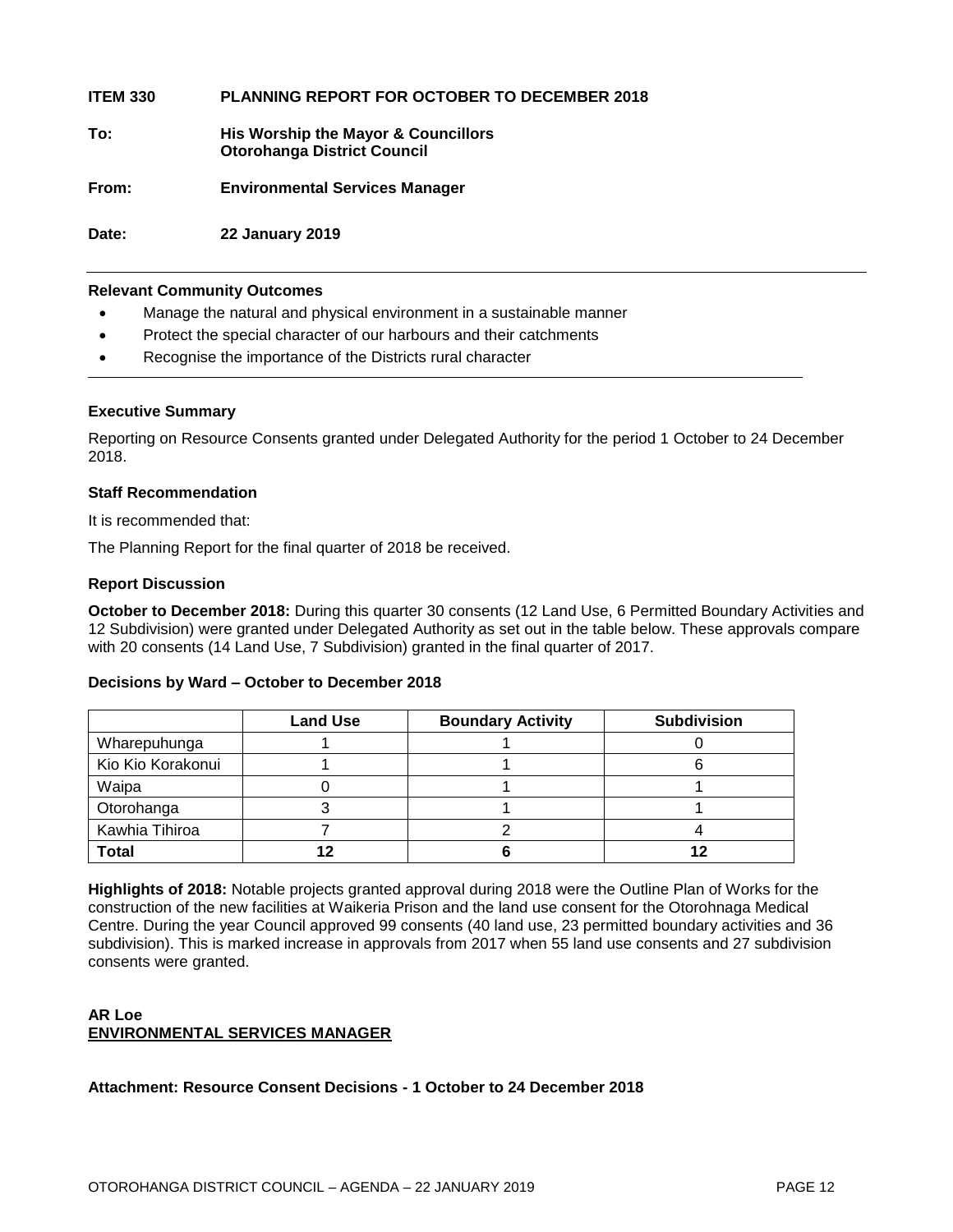| No | Applicant/Location/Proposal                                                                                                                      | O/S                                                                                      | Decision                     |
|----|--------------------------------------------------------------------------------------------------------------------------------------------------|------------------------------------------------------------------------------------------|------------------------------|
|    | 180067 Department of Corrections<br>S127 application to vary RM170041 (Earthworks)<br>Waikeria Prison                                            |                                                                                          | LU ARL GDA 3/10/18           |
|    | 180076 KE Prole<br>Build a dwelling within 100m of archaeological sites.<br>146 Maukutea Drive                                                   | <b>PS</b><br>LU.                                                                         | GDA 4/10/18                  |
|    | 180069 River Run Products Ltd<br>Rangiatea Road (RP805)<br>Establish and Operate a Quarry                                                        | <b>PS</b><br>LU                                                                          | GDA 5/10/18                  |
|    | 180040 U J Buchmann<br>11 Thomson Avenue<br><b>Earthworks for Dwelling</b>                                                                       | LU                                                                                       | ARL GDA 9/10/18              |
|    | 180068 JV Phillips<br>1 Bledisloe Avenue<br>Second dwelling on one title                                                                         | LU.                                                                                      | PS GDA 24/10/18              |
|    | 180078 A B Proffitt<br>87 Davies Drive<br>Dwelling sited in the front yard                                                                       | LU                                                                                       | PS GDA 26/10/18              |
|    | 180081 LH & AK Martin<br>17 Phillips Avenue<br>Build a second dwelling and garage                                                                | LU PS                                                                                    | GDA 1/11/18                  |
|    | 180089 J Sabini<br>474 Maukutea Dve Site a dwelling within 100 metres of an Archaeological site.                                                 | LU PS                                                                                    | GDA 9/11/18                  |
|    | 180079 R W and V Roberts<br>572 Waitomo Valley Road<br>Operate Limestone Quarry (Renewal)                                                        |                                                                                          | LU PS GDA 13/11/18           |
|    | 180094 Kahotea Marae Trustees<br>50 Kahotea Road Kahotea Marae - Construct a Wharemoe and ablution block.                                        | LU –                                                                                     | PS GDA 28/11/18              |
|    | 180098 G Boggiss<br>360 Rosamond Terrace<br>180099 WI & ML Apiti<br>Dwelling located within 100 metres of an archaeological site<br>528 Aotea Rd | LU.<br><b>PS</b><br>Storage shed sited within the other yard setback.<br><b>PS</b><br>LU | GDA 28/11/18<br>GDA 18/12/18 |
|    | <b>Total for Land Use</b>                                                                                                                        |                                                                                          | 12 consents                  |
|    | 180083 LR Rangitaawa<br>6 Orahiri Terrace<br>Site a garage within the 3.0m Other yard                                                            |                                                                                          | PB PS GDA 23/10/18           |
|    | 180085 JP and TR Barnett<br>992 Te Kawa Road Build a Shed within the 15 metre wide Other yard                                                    | PB.                                                                                      | PS GDA 8/11/18               |
|    | 180087 R E Sircombe<br>136 Ouruwhero Rd<br>Build a dwelling and shed within the 15m wide Other yard.                                             | PB.                                                                                      | PS GDA 8/11/18               |
|    | 180075 J M Clow<br>60C Mangati Road<br>Site a garage 5.0m from the Other yard boundary                                                           | PB.                                                                                      | ARL GDA 13/11/18             |
|    | 180093 K M Weir<br>212 Mangawhero Road Site a shed within the 15 metre wide Other yard                                                           |                                                                                          | PB PS GDA 14/11/18           |
|    | 180103 R W Paul<br>925 Ngaroma Rd Build a Dwelling and Garage within the 15 metre Other yard                                                     | PB.                                                                                      | PS GDA 19/12/18              |
|    |                                                                                                                                                  |                                                                                          |                              |

#### **Total for Permitted Boundary Activity 6 consents**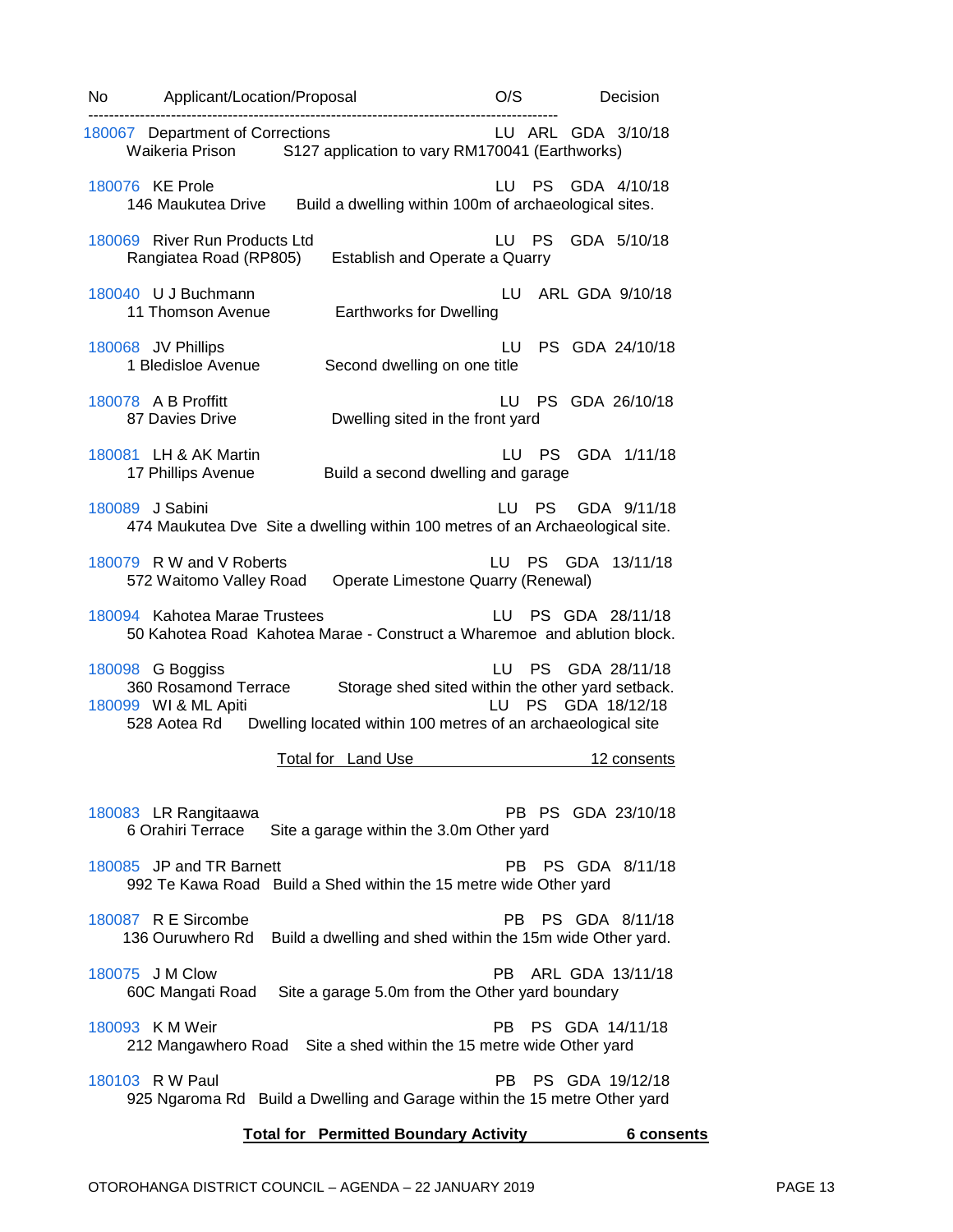| 180043 W A Telfer<br>207 Kio Kio Station Rd Create seven additional lots in two stages.                                      | SB.       | PS -      | GDA 9/10/18      |
|------------------------------------------------------------------------------------------------------------------------------|-----------|-----------|------------------|
| 180070 R and D Cera<br>Te Raumauku Road<br>Create one additional lot.                                                        | SB -      |           | PS GDA 9/10/18   |
| 180073 KI and VM Davis<br>316 Mangaorongo Road Create one additional Lot.                                                    | SB -      | <b>PS</b> | GDA 12/10/18     |
| 180056 Harlaw Farms Limited<br>Cnr Pokuru Rd and Te Kawa Rd Create five additional Lots<br>and undertake Boundary Relocation |           | SB PS     | GDA 18/10/18     |
| 180065 CR Payne & FW Rawlings<br>36A Kio Kio Station Road Create a Right of Way (s348 LGA)                                   | <b>SB</b> | <b>PS</b> | GDA 25/10/18     |
| 180080 PJ & MR Eveleigh<br>14 Blucks Road Boundary Relocation                                                                | SB.       | <b>PS</b> | GDA 30/10/18     |
| 180091 T Haswell<br>874 Owhiro Road S226 Application to create one additional lot                                            | SB -      |           | ARL GDA 31/10/18 |
| 180082 Thomson Pastoral Limited<br>246 248 Awatane Road Create two additional lots and boundary relocation                   | SB.       | <b>PS</b> | GDA 8/11/18      |
| 180092 A M Bigham<br>93 Ngahape Road Boundary Relocation                                                                     | SB.       |           | PS GDA 20/11/18  |
| 180077 BLWood<br>38-42 Orahiri Tce Create six additional lots and build two dwellings on one lot.                            | SB.       |           | PS GDA 22/11/18  |
| 180090 DL and NE Morrison<br>Morrison Rd, Aotea (RP465) Create Right of Way and Seawall Easement (s348 LGA)                  | SB.       |           | ARL GDA 22/11/18 |
| 180086 JD and WW Hollis<br>877 Puketawai Road Create one additional lot                                                      | SB.       | <b>PS</b> | GDA 23/11/18     |
| <b>Total for Subdivision</b>                                                                                                 |           |           | 12 consents      |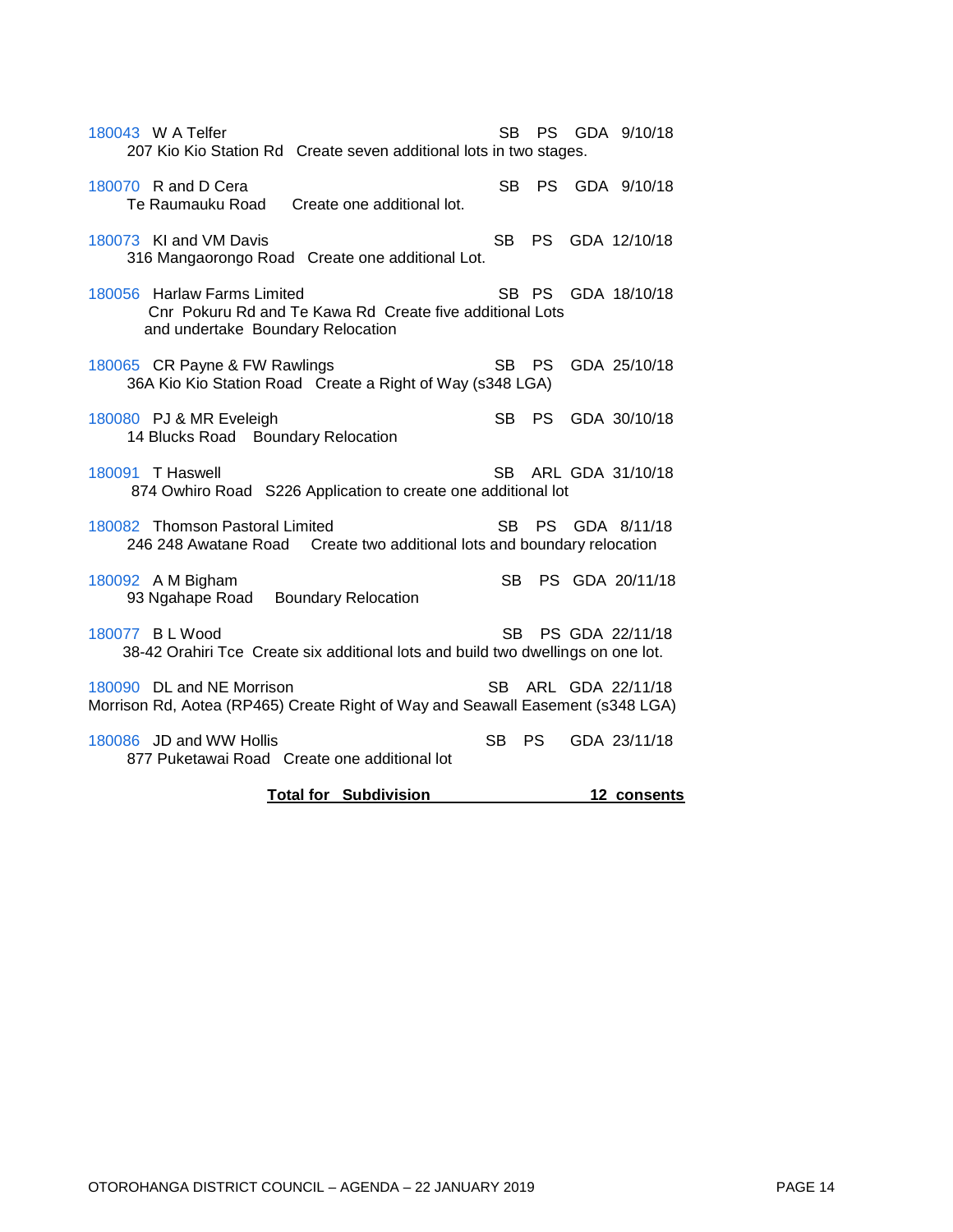**ITEM 331 ANIMAL CONTROL OFFICERS REPORT FOR OCTOBER TO DECEMBER 2018**

**To: His Worship the Mayor & Councillors Otorohanga District Council**

**From: Environmental Services Manager**

**Date: 22 January 2019**

#### **Relevant Community Outcomes**

- The Otorohanga District is a safe place to live
- Ensure services and facilities meet the needs of the Community
- Recognise the importance of the Districts rural character

#### **Executive Summary**

A report from the Environmental Services Manager on Dog and Animal Control activities in the District for the period October to December 2018.

#### **Staff Recommendation**

It is recommended that:

The Environmental Services Manager's report on Dog and Animal Control activities for the fourth quarter of 2018 be received.

|                |                                                        | Oct | Nov | Dec. |
|----------------|--------------------------------------------------------|-----|-----|------|
| 1.             | No. of Registration Notices issued                     | 8   | 8   | 9    |
| 2.             | No. of Property visits for Registration Checks - Rural | 18  | 12  | 15   |
| 3.             | No. of Property visits for Registration Checks - Urban | 19  | 19  | 12   |
| 4.             | No. of Property visits for SOS                         |     |     |      |
| 5.             | No. of Property visits for Two Dog Permit              | 0   |     | 0    |
| 6.             | No. of Complaints – Dogs Actioned                      | 15  | 21  | 19   |
| 7 <sub>1</sub> | No. of Complaints - Stock Actioned                     | 6   | 2   | 2    |
| 8.             | No. of Street Patrols Night - Otorohanga               | 4   | 4   | 4    |
| 9.             | No. of Street Patrols Day - Otorohanga/Kawhia          | 25  | 29  | 32   |
| 10.            | No. of Enquiries - Registration/Dog Control/General    | 21  | 22  | 25   |
| 11.            | No. of Dogs Impounded                                  | 6   | 3   | 8    |
|                | 12. No. of Stock Impounded                             |     | 0   | 0    |
|                | 13. No. of Written and Verbal Warnings                 | 11  | 18  | 12   |
|                | 14. No. of Infringement Notices Issued                 | 3   | 4   | 0    |
|                | 15. No. of Verbal Warnings - Dog Control               | 6   | 5   |      |

#### **Registration Update**

At the end of December 2018 the tally of registered dogs had risen to 2480. We currently have 46 dogs on our database that are not registered. Eight of these dog owners have entered into time payment agreements. Their dogs become registered once the fees are paid in full. Enforcement action is ongoing with regard to the remaining defaulters.

There are currently 42 menacing dogs registered in Otorohanga District.

#### **AR Loe ENVIRONMENTAL SERVICES MANAGER**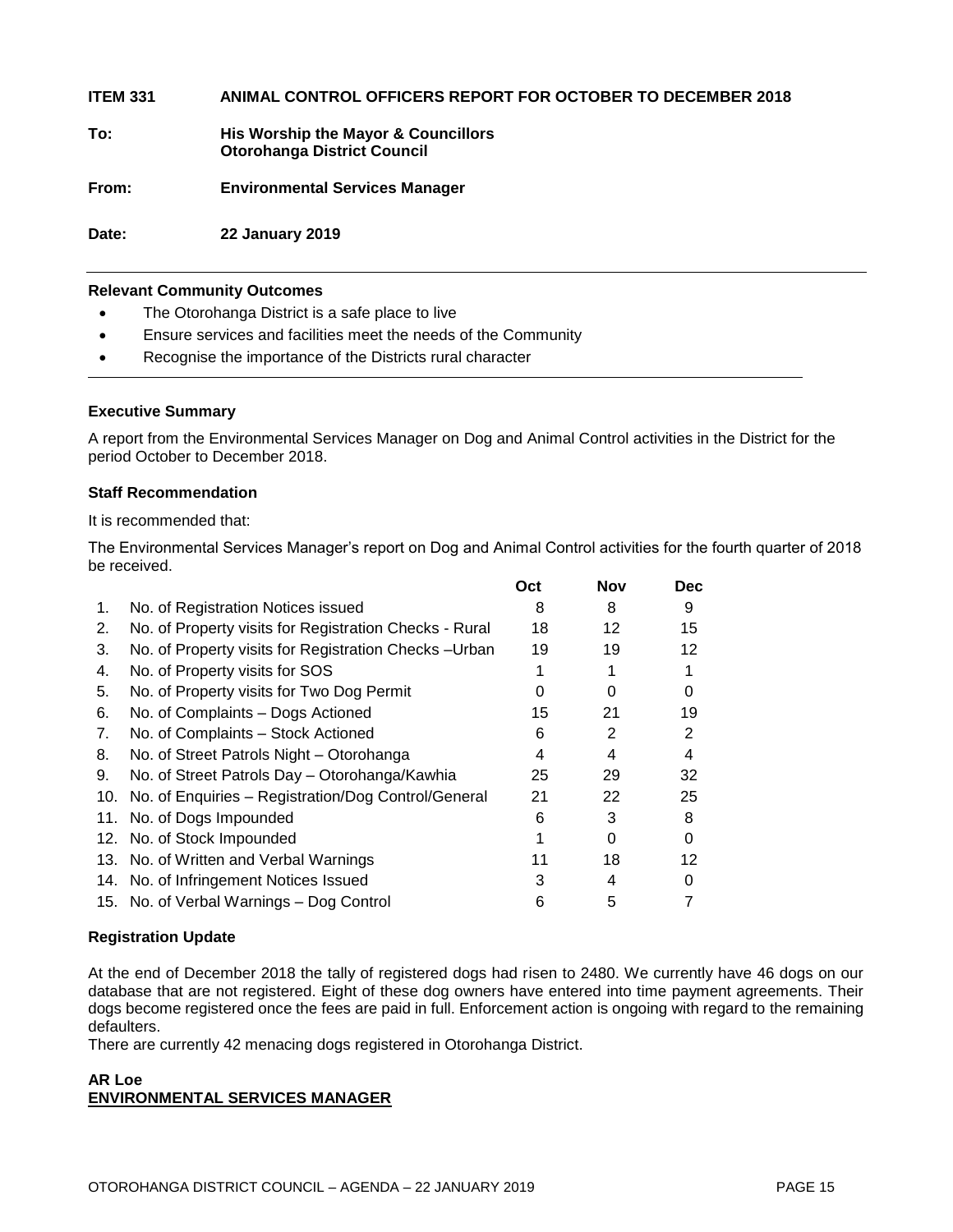**ITEM 332 BUILDING CONTROL REPORT FOR OCTOBER TO DECEMBER 2018**

**To: His Worship the Mayor & Councillors Otorohanga District Council**

**From: Environmental Services Manager**

**Date: 22 January 2019**

#### **Relevant Community Outcomes**

Ensure services and facilities meet the needs of the Community

#### **Executive Summary**

A report on building control statistics covering the period from 1 October to 31 December 2018.

#### **Staff Recommendation**

It is recommended that: The Building Control activity report for the fourth quarter of 2018 be received.

#### **Report Discussion**

**October to December 2018:** The building consents issued during the quarter are detailed in the table below.

| <b>Type of Work</b>                                                                                           | 2017 | \$Value of Work | 2018 | <b>\$Value of Work</b> |
|---------------------------------------------------------------------------------------------------------------|------|-----------------|------|------------------------|
| <b>Dwellings, Transportable dwellings</b>                                                                     | 9    | 2,771,824       | 14   | 5,563,131              |
| <b>Other Residential</b><br><b>Alterations, Garages, Fireplaces</b><br><b>Relocated second hand dwellings</b> | 23   | 1,124,884       | 22   | 1,075,000              |
| <b>Farm Buildings</b><br>Dairy Sheds, Barns, Sheds                                                            | 7    | 182,658         | 13   | 1,045,630              |
| <b>Commercial, Education</b><br><b>Infrastructure</b>                                                         | 3    | 510,000         | 6    | 1,858,700              |
| <b>Demolition</b>                                                                                             | 1    | 1,000           | 0    | 0                      |
| <b>Total consents issued</b>                                                                                  | 53   | 4,971,378       | 55   | 9,542,461              |
|                                                                                                               |      |                 |      |                        |
| <b>Applications received</b>                                                                                  | 53   | 6,500,150       | 54   | 7,487,709              |
|                                                                                                               |      |                 |      |                        |
| <b>CCC's Issued</b>                                                                                           | 76   | 8,604,092       | 65   | 8,842,969              |

During the calendar year 2017 Council granted 254 consents with a total value of \$29,173,301. The total for 2018 is 262 consents issued for building work valued at \$34,464,136. Annual totals for the various categories are tabled below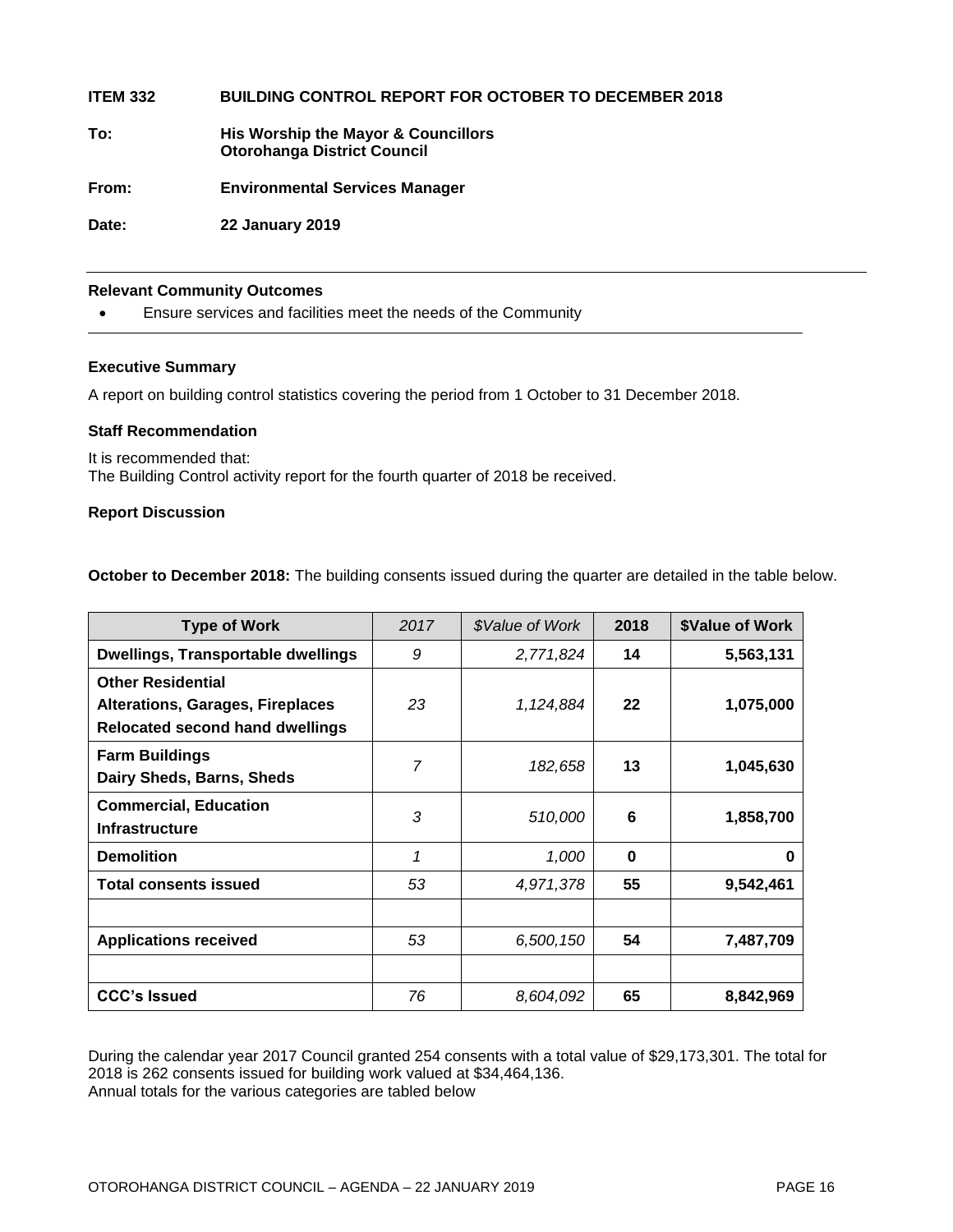| <b>Type of Work</b>                                                                                           | 2017 | <i><b>\$Value of Work</b></i> | 2018         | <b>\$Value of Work</b> |
|---------------------------------------------------------------------------------------------------------------|------|-------------------------------|--------------|------------------------|
| <b>Dwellings, Transportable dwellings</b>                                                                     | 51   | 17,881,536                    | 53           | 18,569,445             |
| <b>Other Residential</b><br><b>Alterations, Garages, Fireplaces</b><br><b>Relocated second hand dwellings</b> | 140  | 4,573,697                     | 141          | 5,777,349              |
| <b>Farm Buildings</b><br>Dairy Sheds, Barns, Sheds                                                            | 47   | 4,733,068                     | 60           | 5,103,862              |
| <b>Commercial, Education</b><br><b>Infrastructure</b>                                                         | 13   | 1,954,000                     | 17           | 4,997,480              |
| <b>Demolition</b>                                                                                             | 3    | 31,000                        | $\mathbf{2}$ | 16,000                 |
| <b>Total consents issued</b>                                                                                  | 254  | 29.173.301                    | 273          | 34,464,136             |

#### **AR Loe Environmental Services Manager**

**Attachment: Summary of Building Consents Issued for 1/10/18 to 31/12/18**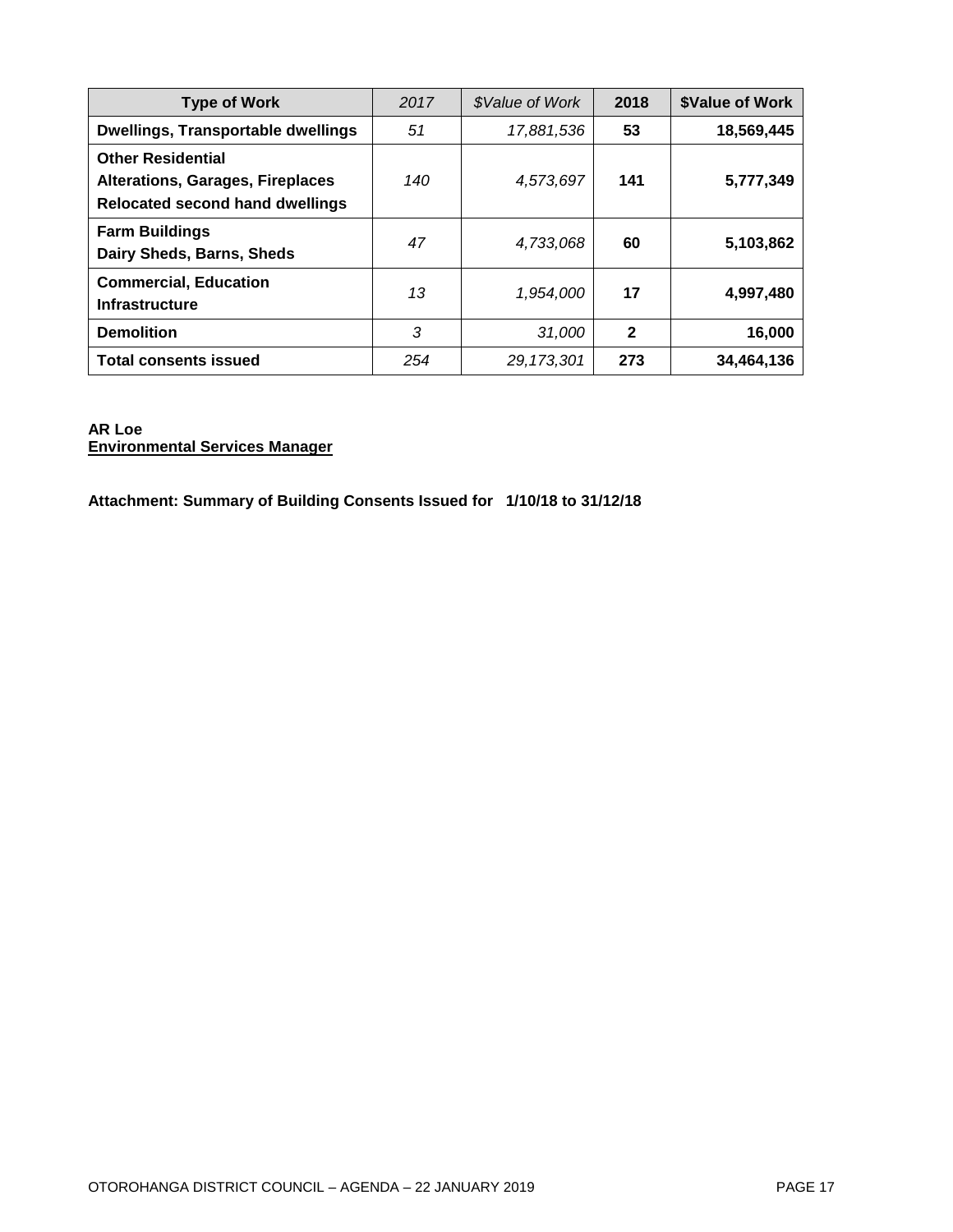| <b>Applicant Name</b>             | Location               | Proposal                          | <b>Estimated</b><br>Value |
|-----------------------------------|------------------------|-----------------------------------|---------------------------|
| <b>TG Dykes and Associates</b>    |                        |                                   |                           |
| Architects                        | 136 Jervois Street     | Stage 2 Boutique Hotel            | 1560000                   |
| <b>EBC</b>                        | 19 Ormsby Crescent     | Addition to dwelling              | 100000                    |
| Otewa Developments Ltd            | Lot 10, Otewa Road     | Three bedroom dwelling            | 247500                    |
| <b>HBC Design Ltd</b>             | 1 Wooster Road         | Four bedroom dwelling             | 300000                    |
| <b>Murray Stephens</b>            | 118 Lawton Drive       | Garage / workshop                 | 40000                     |
| <b>New Vision Architecture</b>    | 699 Rangiatea Road     | Dwelling with attached garage     | 990000                    |
| Nicholas Heppenstall              | 151 Honikiwi Road      | Relocated 3 bedroom house         | 70000                     |
| Shedit NZ Ltd                     | 60C Mangati Road       | Garage                            | 27000                     |
| Alpine Buildings NZ Ltd           | 5569 State Highway 31  | Workshop / garage                 | 175000                    |
| <b>GJ Gardner Homes</b>           | 3 Sunset Close         | Dwelling with attached garage     | 393552                    |
| Glenn Mark Pools Ltd              | 305 Te Tahi Road       | Swimming pool                     | 56000                     |
| <b>Collaborative Architecture</b> | Ngahape Road           | Four bedroom dwelling             | 530000                    |
| Nicholas Heppenstall              | 23 Gradara Avenue      | Timber deck                       | 20000                     |
| Hauturu Primary School            | 614 Harbour Road       | <b>Temporary Marquee</b>          | 3700                      |
| <b>New Vision Architecture</b>    | 699 Rangiatea Road     | New 2-bay shed with lean-to       | 40000                     |
| Nicholas Heppenstall              | 87 Davies Drive        | Relocated 3 bedroom house         | 80000                     |
| Bryce & Tanya Roebuck             | 24 Wharepuhunga Rd     | Swimming pool                     | 20000                     |
| <b>WTS Homes Limited</b>          | 233 Kio Kio Station Rd | Five bedroom dwelling             | 420000                    |
| Duncan & Rhonda Oliver            | 1013 Owawenga Rd       | Farm Shed                         | 20000                     |
| Nicholas Heppenstall              | 11 Mace Crescent       | Addition to dwelling              | 80000                     |
| <b>Select Homes Ltd</b>           | 474 Maukutea Drive,    | Dwelling with attached Garage     | 370350                    |
| DHJ & JJ Hughes                   | 227 Mangaorongo Rd,    | Re-site garage                    | 8000                      |
| <b>Whitmarsh Architects</b>       | 400 Ngutunui Road      | Addition to classroom             | 200000                    |
| Totalspan                         | 45 Ireland Road        | Farm shed                         | 26630                     |
| <b>Roger Ramsey Building</b>      | 1265a Pokuru Road      | Relocate dwelling                 | 40000                     |
| Versatile                         | 6 Orahiri Terrace      | Garage workshop                   | 27000                     |
| E & P Bourke                      | 485x Te Tahi Road      | Pole shed                         | 12000                     |
| Shedit NZ Ltd                     | 114 Wall Road          | Pole shed                         | 60000                     |
| Dairytech                         | 894 Rangiatea Road     | Dairy Shed                        | 350000                    |
| K M Weir                          | 212 Mangawhero Rd      | Relocate shed                     | 15000                     |
| Nicholas Heppenstall              | 98 Waitomo Valley Rd   | Dwelling alterations              | 40000                     |
| Otewa Developments Ltd            | Lot 7, Otewa Road      | Three bedroom dwelling            | 245000                    |
| <b>BCD Group Ltd</b>              | Te Waireka Road        | Seismic strengthening of building | 57000                     |
| Otewa Developments Ltd            | Lot 6, Otewa Road      | Three bedroom dwelling            | 245000                    |
| New Vision Architecture           | 404 Te Raumauku Rd     | Dwelling with attached garage     | 950000                    |
| Zeala Ltd                         | 1443 Te Kawa Road,     | Pole shed                         | 49000                     |
| <b>Pratts Group</b>               | 524 Paewhenua Road     | Stanford 10 Diesel Burner         | 9000                      |
| Singleton and Hansen              | 1328 Waipapa Road      | Contessa fireplace                | 6000                      |
| Paul Rattray Builders Ltd         | 134 Te Kura Road       | Pole shed                         | 50000                     |
| Andrew Day Design Ltd             | 284 Owaikura Road      | <b>Dwelling</b>                   | 180000                    |
| Gavin Boggiss                     | 360 Rosamond Tce       | Pole shed                         | 26000                     |
| New Vision Architecture           | 992 Te Kawa Road       | New Outbuilding                   | 150000                    |
| A1 Homes Waikato                  | 343 Lurman Road        | Four bedroom dwelling             | 418729                    |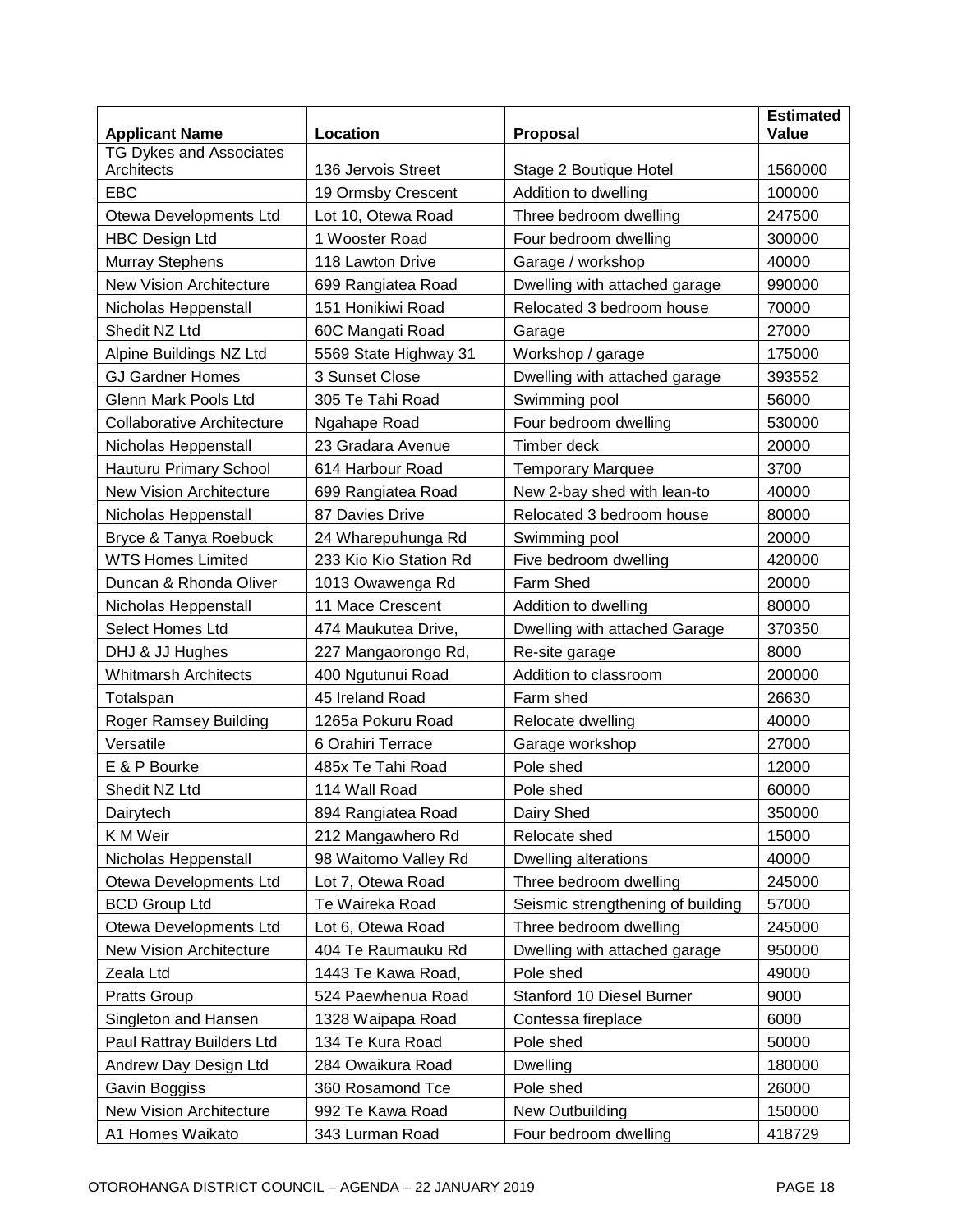| Nicholas Heppenstall          | 107 Maniapoto Street   | Steel framed canopy            | 30000  |
|-------------------------------|------------------------|--------------------------------|--------|
| <b>Peddlethorp Architects</b> | 95 Phillips Avenue     | Timber canopy and deck         | 92000  |
| Collaborative Architecture    | 761 Otewa Road,        | Alteration & addition dwelling | 30000  |
| A Riddleston-Barrett          | 82 Gradara Avenue      | Alterations to dwelling        | 50000  |
| P Tukua                       | 201 Hoturoa Street,    | Temporary marquee              | 8000   |
| <b>PLB Construction Group</b> | 182 Lawton Drive       | Transportable dwelling         | 23000  |
| Zeala Ltd                     | 406 Kio Kio Station Rd | Pole shed                      | 90000  |
| <b>SG Hardley</b>             | 17 Phillips Avenue     | Transportable 1 Bedroom Unit   | 60000  |
| The Old Hall Limited          | 1100 State Highway 31  | Change of Use to Dwelling      | 10000  |
| <b>ARTO Architects</b>        | 1251 Pokuru Road       | <b>Bathroom alterations</b>    | 50000  |
| A & A Reilly                  | 1174 Pokuru Road       | Metro fire place               | 2000   |
| Roger Ramsey Building         | 1314 State Highway 3   | Dwelling extensions            | 200000 |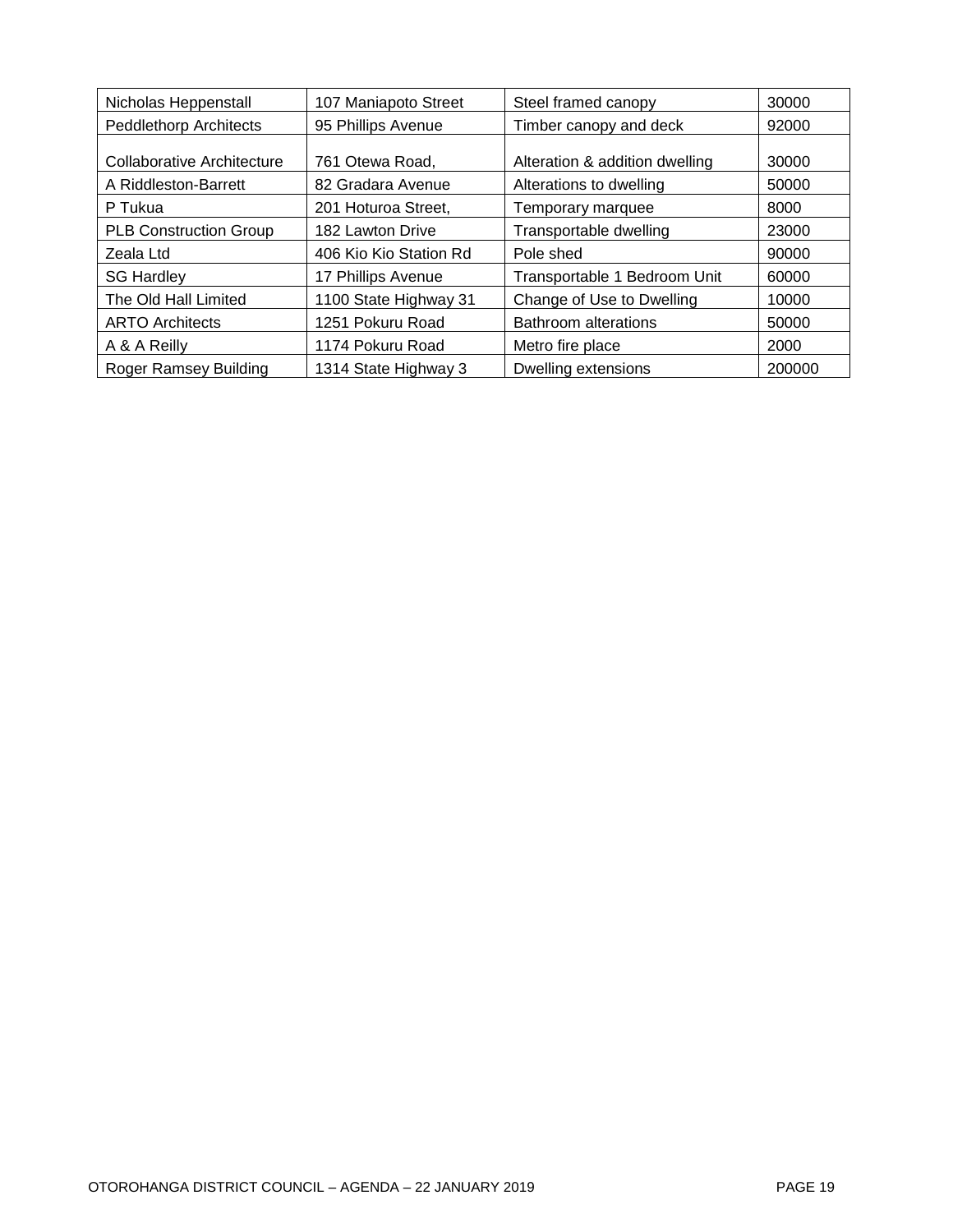**ITEM 333 ROAD NAMING OF OTEWA ROAD SUBDIVISION**

**To: His Worship the Mayor and Councillors Otorohanga District Council**

**From: Land Management Officer**

**Date: 22 January 2019**

#### **Relevant Community Outcomes**

Ensure services and facilities meet the needs of the community.

#### **Executive Summary**

Approval is sought to apply the road name 'Sargent Place' to the Subdivision near completion at Otewa Road, Lots 1-20 being a Subdivision of Lot 1 DP 407415.

#### **Staff Recommendation**

It is recommended that;

1. Pursuant to Section 319 (1)(j) of the Local Government Act 1974 the Otorohanga District Council resolves that the name Sargent Place is acceptable for the land shown as Lot 19 on the Land Transfer Plan 529629 that is to be vested in Council as public road.

#### **Report Discussion**

The 20 Lot Subdivision, consisting of 17 house Lots in the urban section of Otewa Road is near completion and the developers have requested for Council to proceed with the process to name the road so they can connect services and identify addresses for future occupancy of the houses completed so far. The developer and his family have requested the new road within the Subdivision to be named Sargent Place after their family name.

The Council has power and obligation under the Local Government Act to name a new road and also has the power and obligation to allocate property numbers along the new road.

The name requested by the developers has been checked by Council staff to ensure there are no identical or similar existing road names within the area with the only existing similar road name found being at Sargents Road, Aria. Council staff do not expect this to raise an issue with the NZ Geographical Board due to the slight difference in name, being the 's' on the end of 'Sargents'; it being a 'road', not a 'place' and Aria being a significant distance from Otorohanga.

After Council approval for the new road to be named Sargent Place, Council staff will then need to proceed through the road naming process with Land Information NZ and the NZ Geographical Board. Once the Land Transfer Plan has been deposited and the new Certificate of Registration has been issued, the land shown as Lot 19 on Title Plan LT 529629 will be vested in Otorohanga District Council as public road.

All future correspondence, rating, etc will then be referenced to the new road name and the allocated property numbers. No public notification is required when first naming a new road and a new road name blade will need to be erected.

#### **Patricia Ambury LAND MANAGEMENT OFFICER**

#### **Attachment**

Plan of Otewa Road Subdivision showing Lot 19 which is to be vested as road and named Sargent Place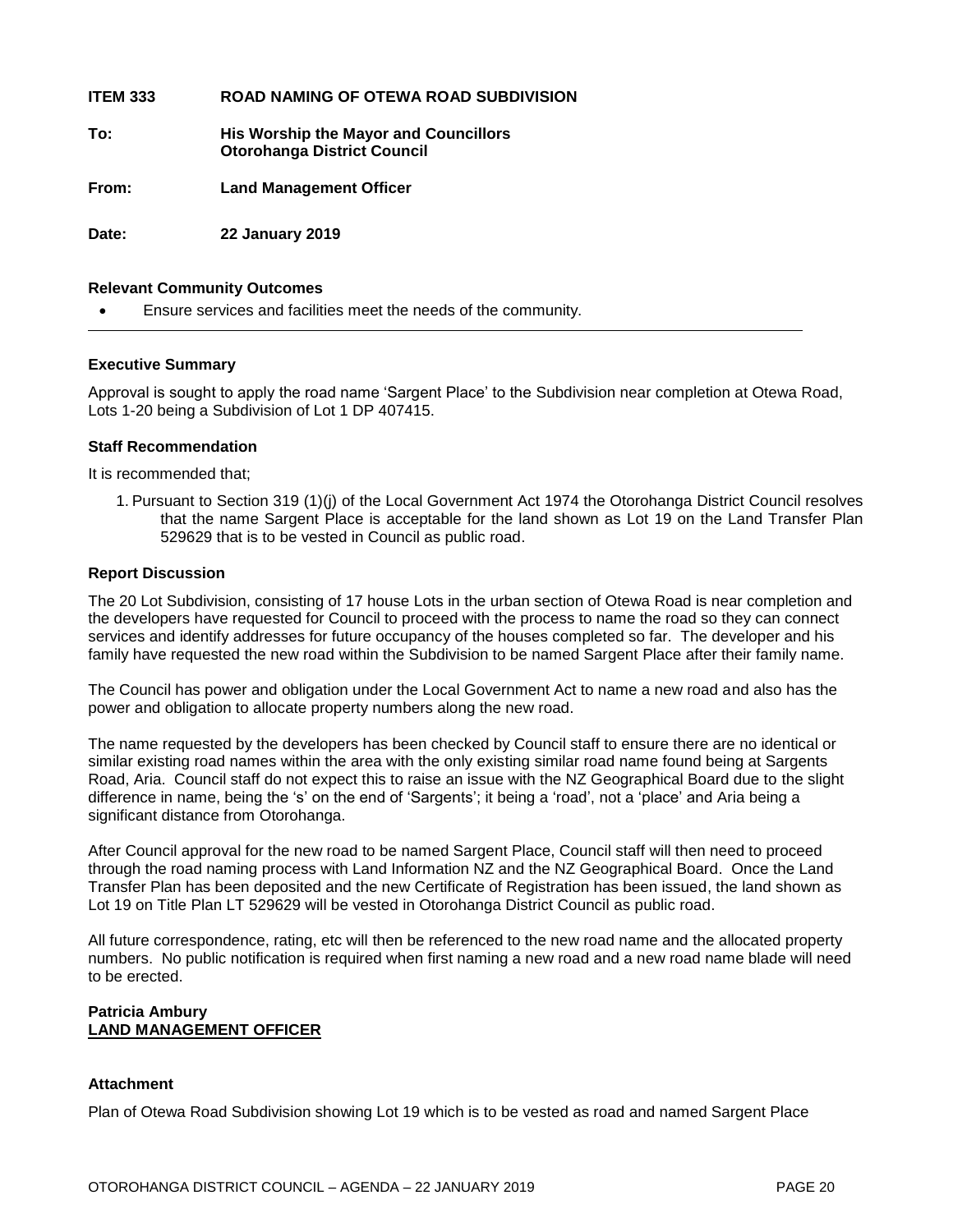